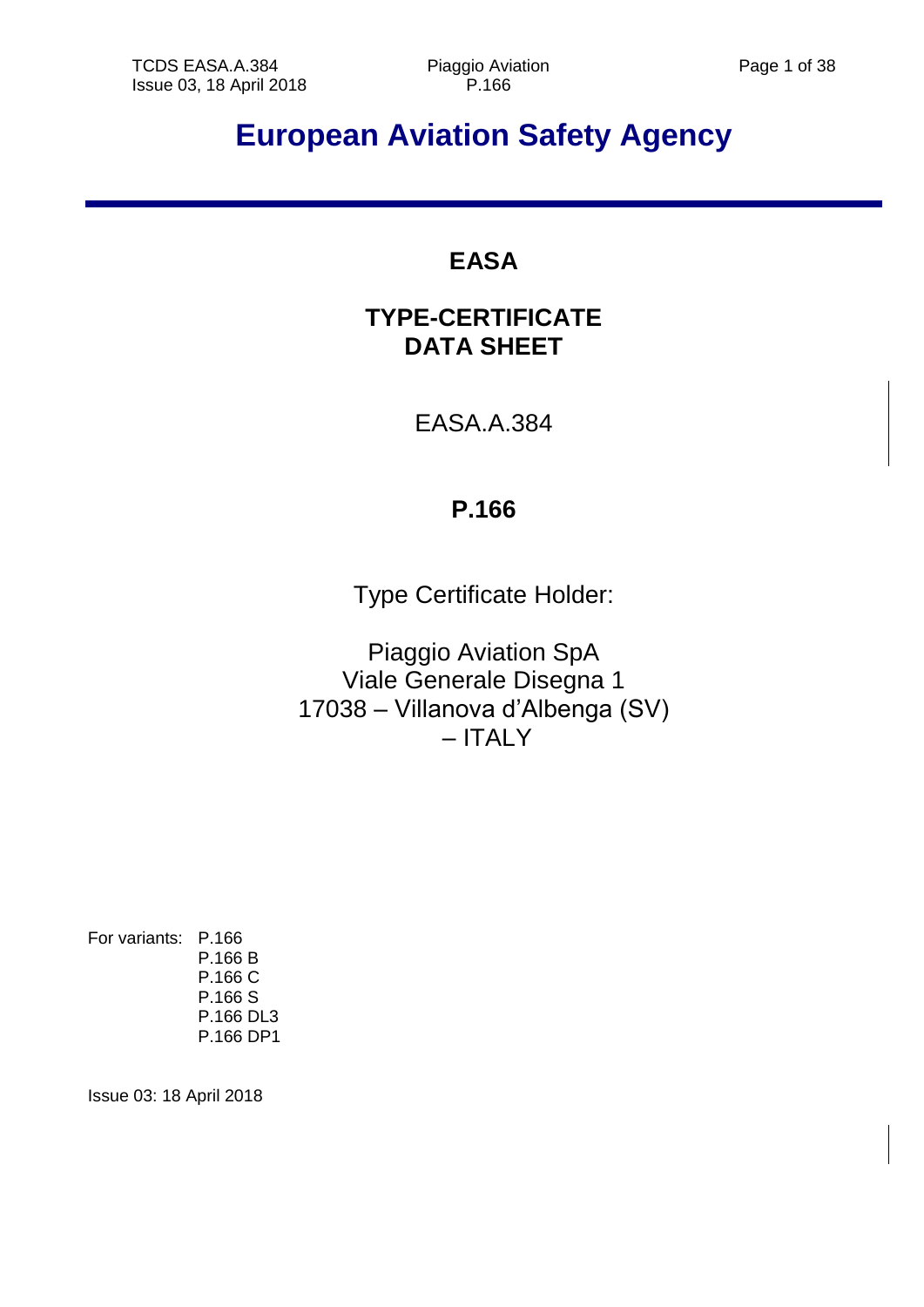# **CONTENT**

# **SECTION A: P.166**

- AI. General
- AII. Certification Basis
- AIII. Technical Characteristics and Operational Limitations<br>AIV. Operating and Service Instructions
- AIV. Operating and Service Instructions<br>AV. Notes
- **Notes**

# **SECTION B: P.166 B**

- BI. General
- BII. Certification Basis
- BIII. Technical Characteristics and Operational Limitations
- BIV. Operating and Service Instructions
- BV. Notes

# **SECTION C: P.166 C**

- CI. General
- CII. Certification Basis
- CIII. Technical Characteristics and Operational Limitations
- CIV. Operating and Service Instructions
- CV. Notes

# **SECTION D: P.166 S**

- DI. General
- DII. Certification Basis
- DIII. Technical Characteristics and Operational Limitations
- DIV. Operating and Service Instructions
- DV. Notes

# **SECTION E: P.166 DL3**

- EI. General
- EII. Certification Basis
- EIII. Technical Characteristics and Operational Limitations
- EIV. Operating and Service Instructions
- EV. Notes

# **SECTION F: P.166 DP1**

- FI. General
- FII. Certification Basis
- FIII. Technical Characteristics and Operational Limitations
- FIV. Operating and Service Instructions
- FV. Notes

# **ADMINISTRATIVE SECTION**

- I. Type Certificate Holder and Manufacturer Record
- II. Change Record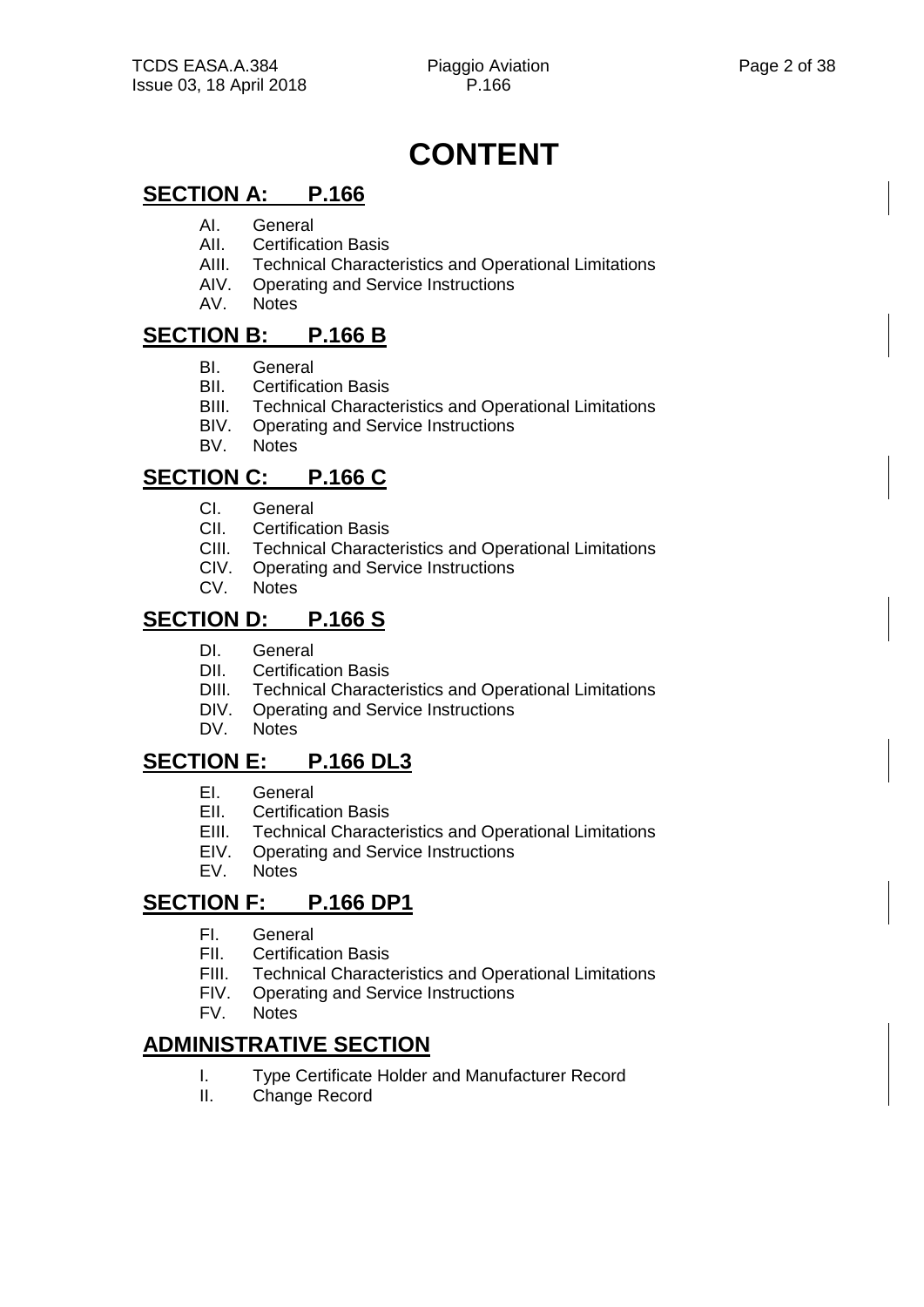# **SECTION A: P.166**

| A.I.        | <b>General</b>                                                            |                                                                  |  |  |  |  |
|-------------|---------------------------------------------------------------------------|------------------------------------------------------------------|--|--|--|--|
|             | Data Sheet No.: EASA.A.384                                                |                                                                  |  |  |  |  |
|             | 1. a) Type<br>b) Variant                                                  | P.166                                                            |  |  |  |  |
|             | 2. Airworthiness Category                                                 | Normal                                                           |  |  |  |  |
|             | 3. Type Certificate Holder:                                               | Piaggio Aviation SpA                                             |  |  |  |  |
|             |                                                                           | Viale Generale Disegna 1                                         |  |  |  |  |
|             |                                                                           | 17038 – Villanova d'Albenga (SV), ITALY                          |  |  |  |  |
|             | 4. Manufacturer:                                                          | Piaggio Aero Industries SpA                                      |  |  |  |  |
|             |                                                                           | Viale Generale Disegna, 1                                        |  |  |  |  |
|             |                                                                           | 17038 Villanova d'Albenga (SV) - ITALY                           |  |  |  |  |
|             | 5. Certification Application Date:                                        | March 06, 1957                                                   |  |  |  |  |
|             | 6. The ENAC Certification Date:<br>and                                    | October 28, 1958<br>June 08, 1959 MTOW ext. to 3680 Kg (8113 lb) |  |  |  |  |
|             | 7. The EASA Type Certificate replaces the ENAC Type Certificate No. A 394 |                                                                  |  |  |  |  |
| <u>A.IL</u> | <b>Certification Basis</b>                                                |                                                                  |  |  |  |  |
|             | 1. Reference Date for determining the<br>applicable requirements:         |                                                                  |  |  |  |  |
| 2.          | (reserved)                                                                |                                                                  |  |  |  |  |
| 3.          | (reserved)                                                                |                                                                  |  |  |  |  |
|             | 4. Airworthiness Requirements:                                            | CAR 3 dated May, 15 1956 and Amendments 3-1 and<br>$3-2.$        |  |  |  |  |
| 5.          | Requirements elected to comply:                                           | none                                                             |  |  |  |  |
| 6.          | <b>EASA Special Conditions:</b>                                           | none                                                             |  |  |  |  |
| 7.          | <b>EASA Exemptions:</b>                                                   | none                                                             |  |  |  |  |
| 8.          | <b>EASA Equivalent Safety Findings:</b>                                   | none                                                             |  |  |  |  |
|             | 9. EASA Environmental Standards:                                          | none                                                             |  |  |  |  |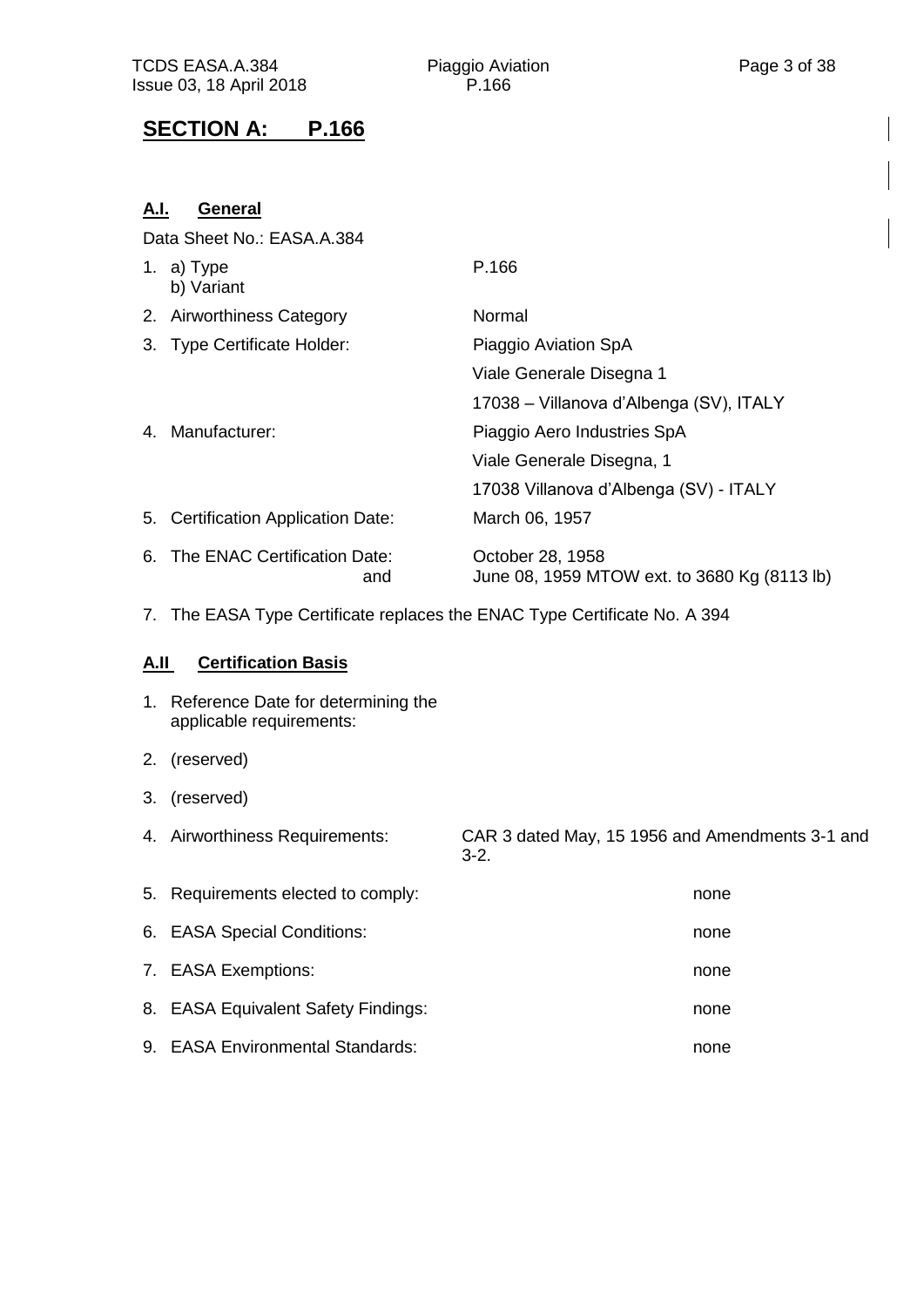#### **A.III Technical Characteristics and Operational Limitations**

- 1. Type Design Definition: not available data
- 2. Description:

Refer to P.166 Airplane Flight Manual - PIAGGIO report n° 6038/2.

- 3. Equipment: The basic required equipment as prescribed in the applicable airworthiness regulations (see Certification Basis) must be installed in the aircraft for airworthiness certification. In addition, the following items of equipment are required: Pre-stall indicator "Safe Flight Instrument Corp." Model S (Wing mounted detector mod.164).
- 4. Dimensions: Refer to P.166 Airplane Flight Manual, PIAGGIO report n° 6038/2.
- 5. Engines: No. 2

Model: 2 Lycoming GSO-480-B1C6

5.1. Engine Limits

#### **GSO-480-B1C6**

| <b>Operating Conditions</b> | Shaft<br>Horsepo<br>wer | Engine<br><b>RPM</b> | <b>MP</b><br>Manifold<br>Pressure | <b>ALT</b><br>Altitude | <b>TIME</b>               |
|-----------------------------|-------------------------|----------------------|-----------------------------------|------------------------|---------------------------|
|                             | (HP)                    | (RPM)                |                                   | (FT)                   | (MIN)                     |
| <b>Takeoff</b>              | 340                     | 3400                 | 48.0                              | s.l.                   | Limited to<br>$5^{\circ}$ |
| <b>Takeoff</b>              | 340                     | 3400                 | 44.5                              | 7900                   | Limited to<br>5'          |
| Max. continuous             | 320                     | 3200                 | 45.0                              | s.l.                   | <b>Unlimited</b>          |
| Max. continuous             | 320                     | 3200                 | 43.0                              | 8000                   | <b>Unlimited</b>          |

6. Propellers: No. 2

Model: Hartzell

HC-B3X20-2CL/L9333CH or HC-A3X20-2CL/L9333CH

Number of blades: 3 (metallic blades type)

- 6.1. Sense of Rotation Clockwise in view of flight direction
- 6.2. Diameter 2362 mm maximum, 2337 mm minimum.
- 6.3. Pitch Nominal pitch angle at 0,762 m (30 in) station

6.4. Propeller Limits

- Max: 83°
- Min (mechanical stop): 15°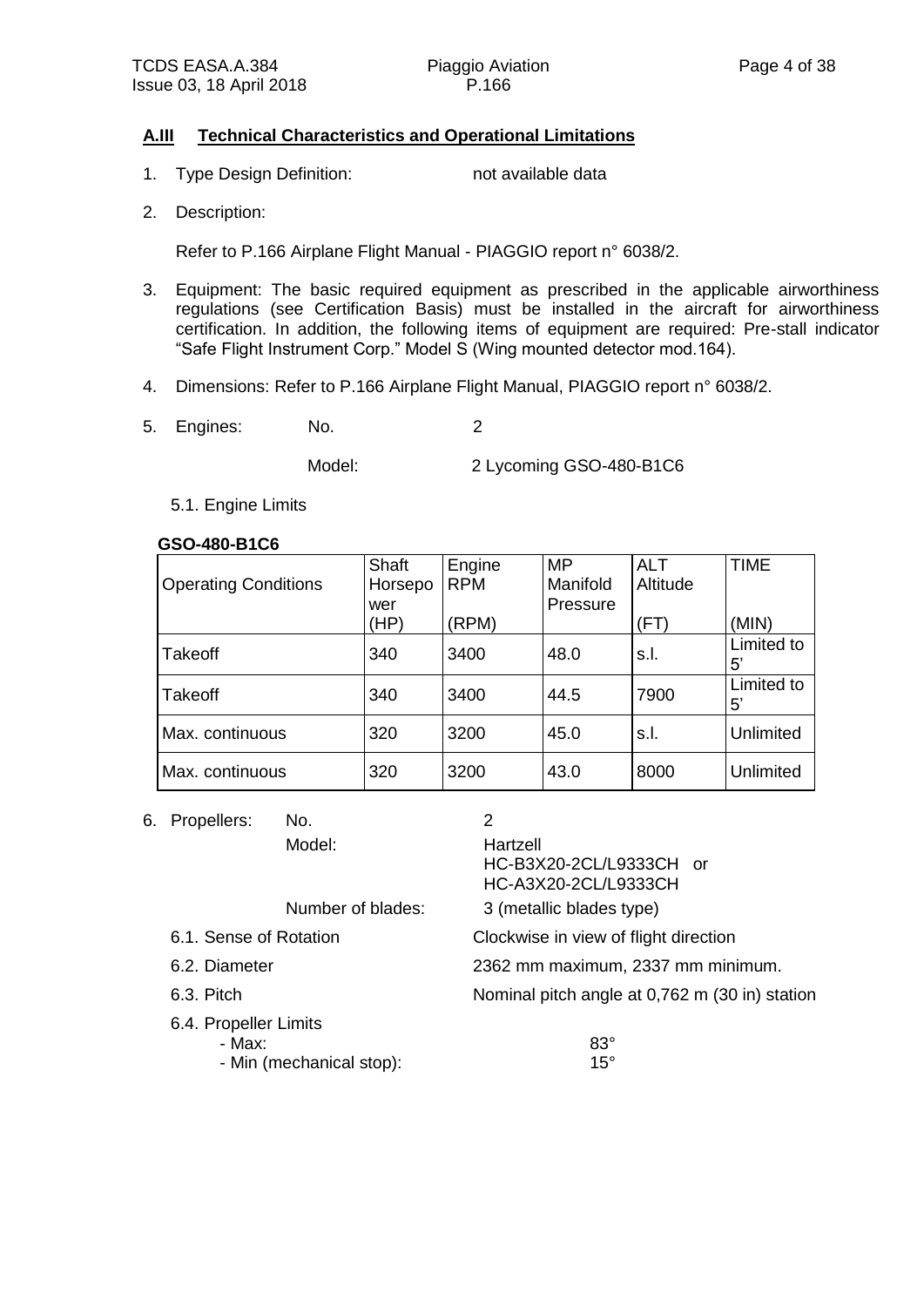7. Fluids:

| 7.1. Fuel | 100/130 minimum octane aviation gasoline |
|-----------|------------------------------------------|
|           |                                          |

7.2. Oil Refer to P.166 Airplane Flight Manual, PIAGGIO report n° 6038/2.

8. Fluid capacities

8.1. Fuel:

| 8.1.1.        |          | Total 840 Lt (221.9 (US Gal.) |        |         |       |       |
|---------------|----------|-------------------------------|--------|---------|-------|-------|
| Tank          | Capacity |                               | Usable |         | Arm   |       |
|               | Lt       | US Gal.                       | Lt     | US Gal. | m     | in    |
| Main LH       | 212      | 56.0                          | 210    | 55.5    | 5,320 | 209.4 |
| Main RH       | 212      | 56.0                          | 210    | 55.5    | 5,320 | 209.4 |
| Tip LH        | 208      | 54.9                          | 206    | 54.4    | 5,240 | 206.3 |
| <b>Tip RH</b> | 208      | 54.9                          | 206    | 54.4    | 5,240 | 206.3 |

Refer to note 1 for unusable fuel data.

8.2. Oil:

- 8.2.1. Oil Capacity: Total quantity: 30 Lt (7.92 US Gal), 2 oil tanks with 15 Lt (3.96 US Gal) each at 5,200 m (204.7 in). Refer to Note 1 for undrainable oil.
- 9. Air Speeds:

| <b>SPEED</b>         |                                                                                                                                                 | mph               | Knots             |
|----------------------|-------------------------------------------------------------------------------------------------------------------------------------------------|-------------------|-------------------|
| $V_{NE}$             | Never Exceeding Speed                                                                                                                           | 261               | 226               |
| $V_{NO}$             | <b>Max Structural Cruising Speed</b>                                                                                                            | 206               | 179               |
| $V_{P}$              | <b>Design Manoeuvring Speed</b>                                                                                                                 | 158               | 137               |
| $V_{FE}$<br>$V_{LE}$ | Max Flap Extended (all settings) from<br>$0^{\circ}$ to 23 $^{\circ}$<br>from 23° to 45°<br><b>Flap Down</b><br>Max Landing Gear Extended Speed | 150<br>130<br>161 | 130<br>113<br>140 |
| $V_{MC}$             | Minimum Control Speed                                                                                                                           | 90                | 78                |
|                      |                                                                                                                                                 |                   |                   |
|                      |                                                                                                                                                 |                   |                   |

10. Maximum Operating Altitude: 8534 m / 28000 ft

11. All-weather Capability: N.A.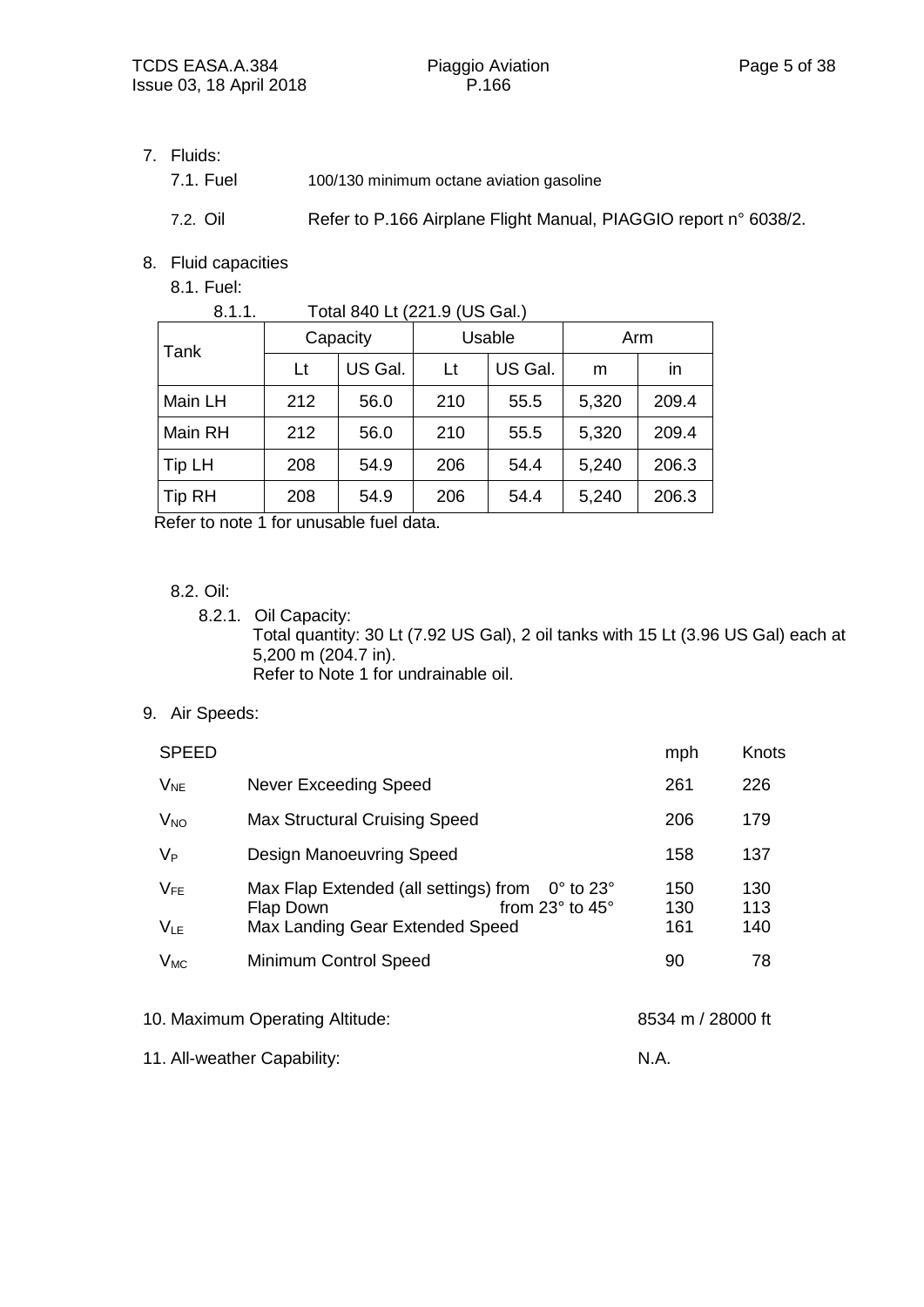- 12. Maximum Weight:
	-

- Take-off 3680 kg (8113 lbs)

13. Centre of Gravity Range:

Landing Gear extended C.G. range (Ref. to note 5).

| From                                         | To                     | Weight             |  |  |  |
|----------------------------------------------|------------------------|--------------------|--|--|--|
| $+4,564$ m (179.7 in)                        | $+4,996$ m (196.70 in) | 3050 Kg (6720 lbs) |  |  |  |
| $+4,564$ m (179.7 in)                        | $+4,945$ m (194.70 in) | 3520 Kg (7760 lbs) |  |  |  |
| $+4,594$ m (180.90 in)                       | $+4,930$ m (194.10 in) | 3680 Kg (8113 lbs) |  |  |  |
| Straight line variation between points given |                        |                    |  |  |  |

Straight line variation between points given.

| Empty Weight C.G. Range:                                                                                                                                                                                          | None          |                                                                                     |
|-------------------------------------------------------------------------------------------------------------------------------------------------------------------------------------------------------------------|---------------|-------------------------------------------------------------------------------------|
| 14. Datum:                                                                                                                                                                                                        |               | Airplane nose                                                                       |
| 15. Mean Aerodynamic Cord (MAC)                                                                                                                                                                                   |               | 1.959 m (77.126 in)                                                                 |
| 16. Leveling Means:                                                                                                                                                                                               |               | Reference points on LH pilot's seat rails and on<br>passenger's door cut-out frame. |
| 17. Minimum Flight Crew:                                                                                                                                                                                          | $1$ (Pilot).  |                                                                                     |
| 18. Maximum Passenger Seating Capacity                                                                                                                                                                            |               |                                                                                     |
| Max 8.<br>2 at 1,900 m (74.8 in)<br>3 at 2,840 m (111.8 in)<br>3 at 3,800 m (149.6 in)<br>Refer to Note 3 for other passenger seating configurations.                                                             |               |                                                                                     |
| 19. Exit: No, type                                                                                                                                                                                                |               |                                                                                     |
| Exits: No.<br>1 doors in the crew's cabin<br>1 door in the passenger's cabin, LH side                                                                                                                             | $\mathcal{P}$ |                                                                                     |
| 20. Baggage / Cargo Compartments<br>Baggage/Cargo Compartments maximum weight<br>Forward vane baggage 55 Kg (120 lb) at + 5,970 m (+ 223.0 in)<br>Rearward vane baggage 180 Kg (400 lb) at + 6,880 m (+ 270.9 in) |               |                                                                                     |
| 21. Wheels and Tires                                                                                                                                                                                              |               |                                                                                     |
| 21.1.<br>Wheels and Tires size<br>Nose Landing Gear:<br>Main Landing Gear:                                                                                                                                        |               | $6.00 - 6$<br>8.50-10                                                               |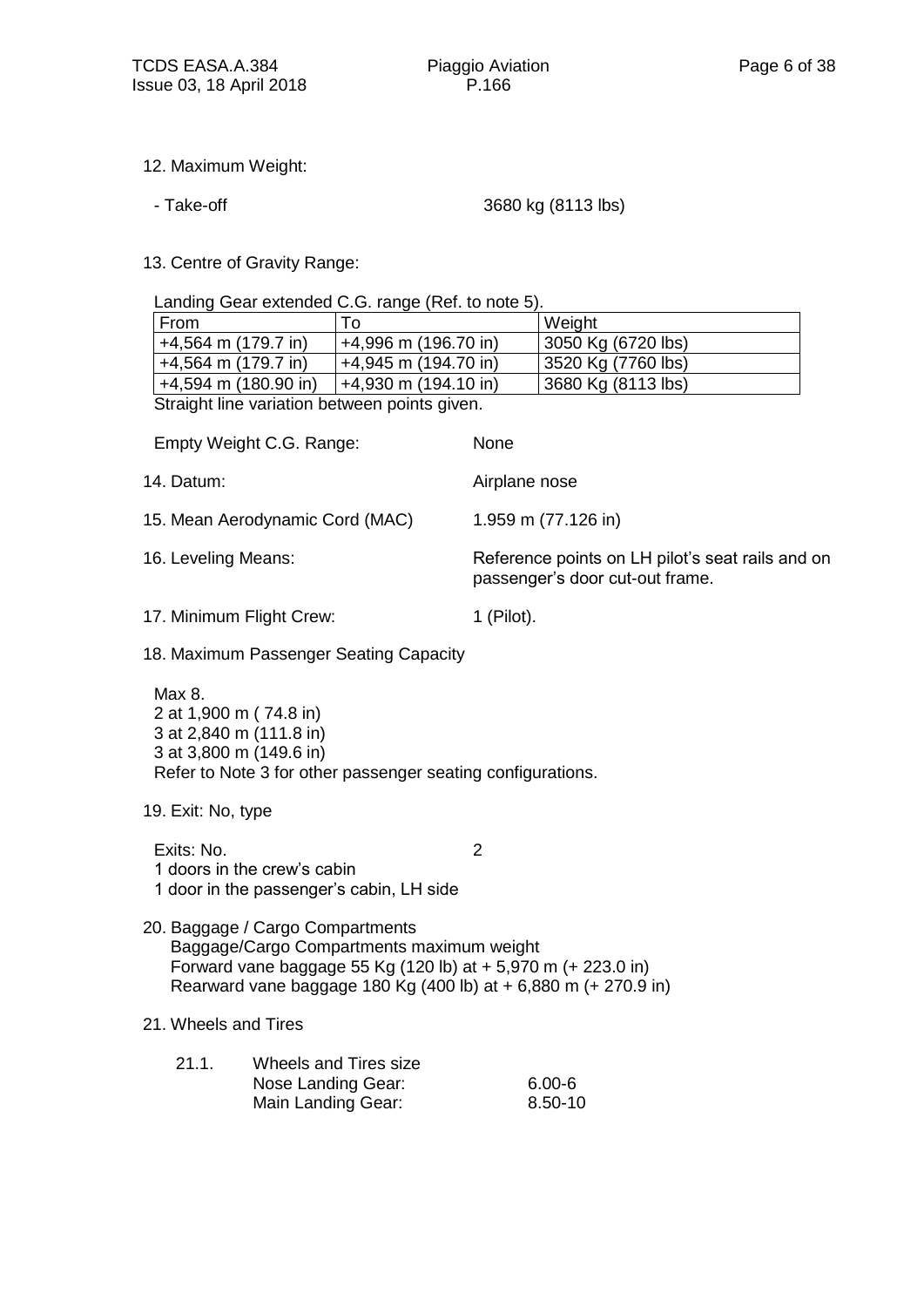#### **A.IV Operating and Servicing Instructions**

1. Aircraft Flight Manual PIAGGIO Report n. 6083/2, RAI/ENAC approval: June 14 1961.

#### **A.V Notes**

- 1. Current weight and balance data, loading information, and a list of equipment included in empty weight must be provided for each airplane at the time of original certification. Basic empty weight includes:
	- Unusable fuel in wing and tip tanks: 5,7 kg at 5,283 m (207.99).
	- Oil of lubricating system 6,8 Kg at +5,200 m (204.7 in).
- 2. The following placard must be displayed in clear view of the pilot: "QUESTO VELIVOLO DEVE ESSERE IMPIEGATO COME UN VELIVOLO DI CATEGORIA NORMALE IN CONFORMITA' CON LE LIMITAZIONI DEL MANUALE DI VOLO DEL VELIVOLO. NON SONO AMMESSE MANOVRE ACROBATICHE, COMPRESA LA VITE".

"THIS AIRPLANE MUST BE OPERATED AS A NORMAL CATEGORY AIRPLANE IN COMPLIANCE WITH THE OPERATING LIMITATIONS CONTAINED IN THE AIRPLANE FLIGHT MANUAL. NO ACROBATIC MANEUVERS, INCLUDING SPINS, APPROVED."

All placards required by approved Airplane Flight Manuals must be installed in the correct position.

3. Other approved cabin layouts:

no. of seats: 10 (2 at + 1,900 m; 2 at + 2,629 m; 2 at +3,350 m; 2 at +4,059 m; 2 at + 4,900 m).

Other approved cabin layouts are indicated in the Airplane Flight Manual.

- 4. Optional Changes for P166 variant Airspeed limits changes:
	- V<sub>NE</sub> increases from 192 Kts 226 Kts
	- V<sub>NO</sub> increases from 152 Kts 179 Kts.
	- Forward C.G. Limit change:

Old limits from +4,653 m to +4,996 m with 3050 Kg (6720 Lb) from +4,727 m to +4,930 m with 3680 Kg (8113 Lb) Straight line variation between points given

New limits see paragraph "centre of gravity range" of P166 variant.

- 5. Cabin Layout for P166 variant:
	- New cabin layout added (refer to note 3).
	- Max baggage on the rear baggage compartment changes from 136 Kg (300 Lb) to 180 Kg (400 Lb).

- The changes on airspeed limits, C.G. limits, cabin layout and max baggage limits are approved as optional changes for P166 and requires the RAI approved P166 Airplane Flight Manual Rev. 9 dated Feb. 23, 1965 and the RAI approved Service Letter N° 166-18.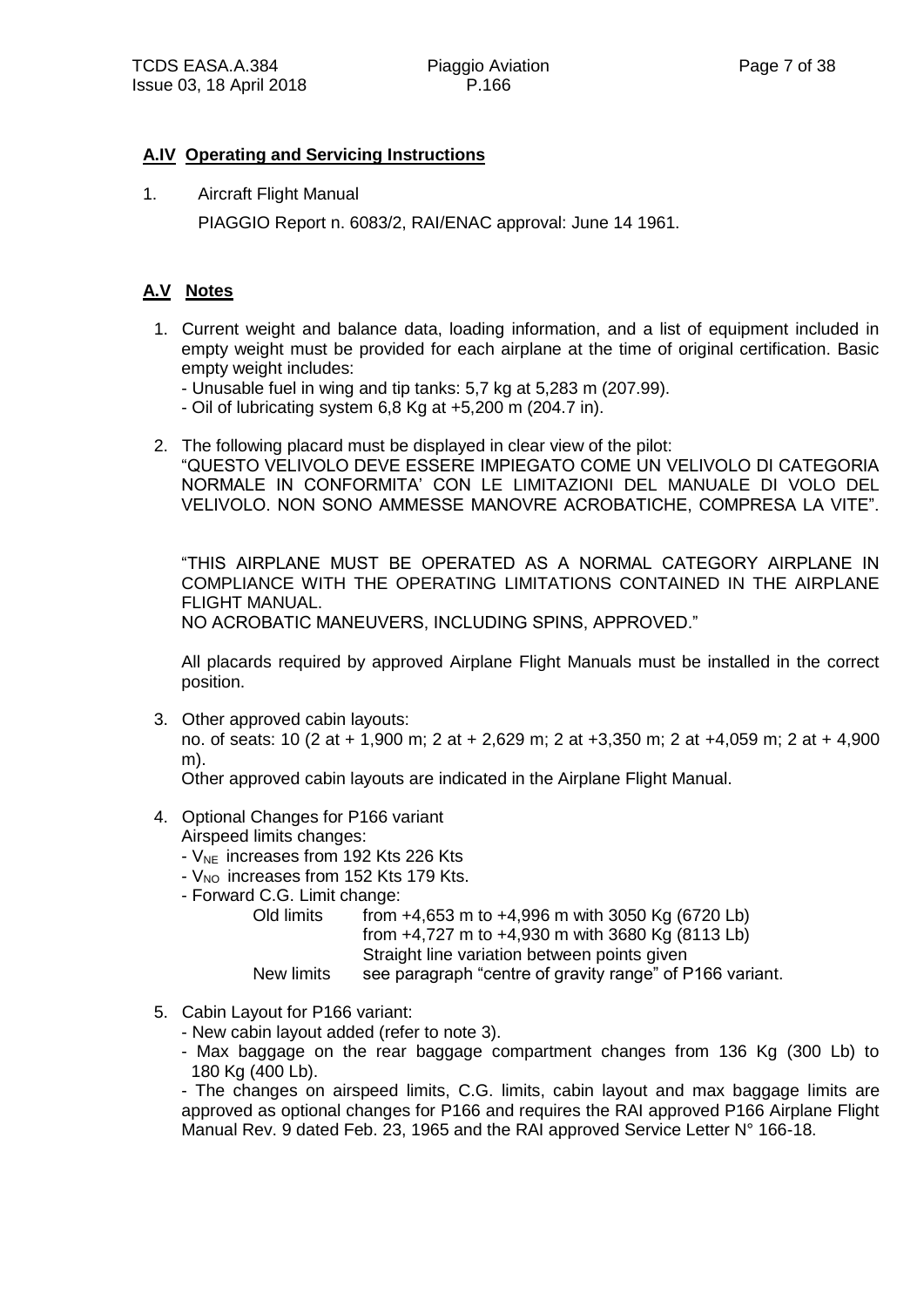# **SECTION B: P.166 B**

## **B.I General**

Data Sheet No.: EASA.A.384

|    | 1. a) $Type$<br>b) Variant         | P.166<br>в                              |
|----|------------------------------------|-----------------------------------------|
|    | 2. Airworthiness Category          | Normal                                  |
|    | 8. Type Certificate Holder:        | Piaggio Aviation SpA                    |
|    |                                    | Viale Generale Disegna 1                |
|    |                                    | 17038 – Villanova d'Albenga (SV), ITALY |
| 9. | Manufacturer:                      | Piaggio Aero Industries SpA             |
|    |                                    | Viale Generale Disegna, 1               |
|    |                                    | 17038 Villanova d'Albenga (SV) - ITALY  |
|    | 3. Certification Application Date: | October 31, 1961                        |
|    | 4. The ENAC Certification Date:    | January 08, 1963                        |

5. The EASA Type Certificate replaces the ENAC Type Certificate No. A 394

#### **B.II Certification Basis**

- 1. Reference Date for determining the applicable requirements:
- 2. (reserved)
- 3. (reserved)
- 4. Airworthiness Requirements: CAR 3 dated May, 15 1956 and Amendments 3-1 and 3-2.

| 5. Requirements elected to comply:  | none |
|-------------------------------------|------|
| 6. EASA Special Conditions:         | none |
| 7. EASA Exemptions:                 | none |
| 8. EASA Equivalent Safety Findings: | none |
| 9. EASA Environmental Standards:    | none |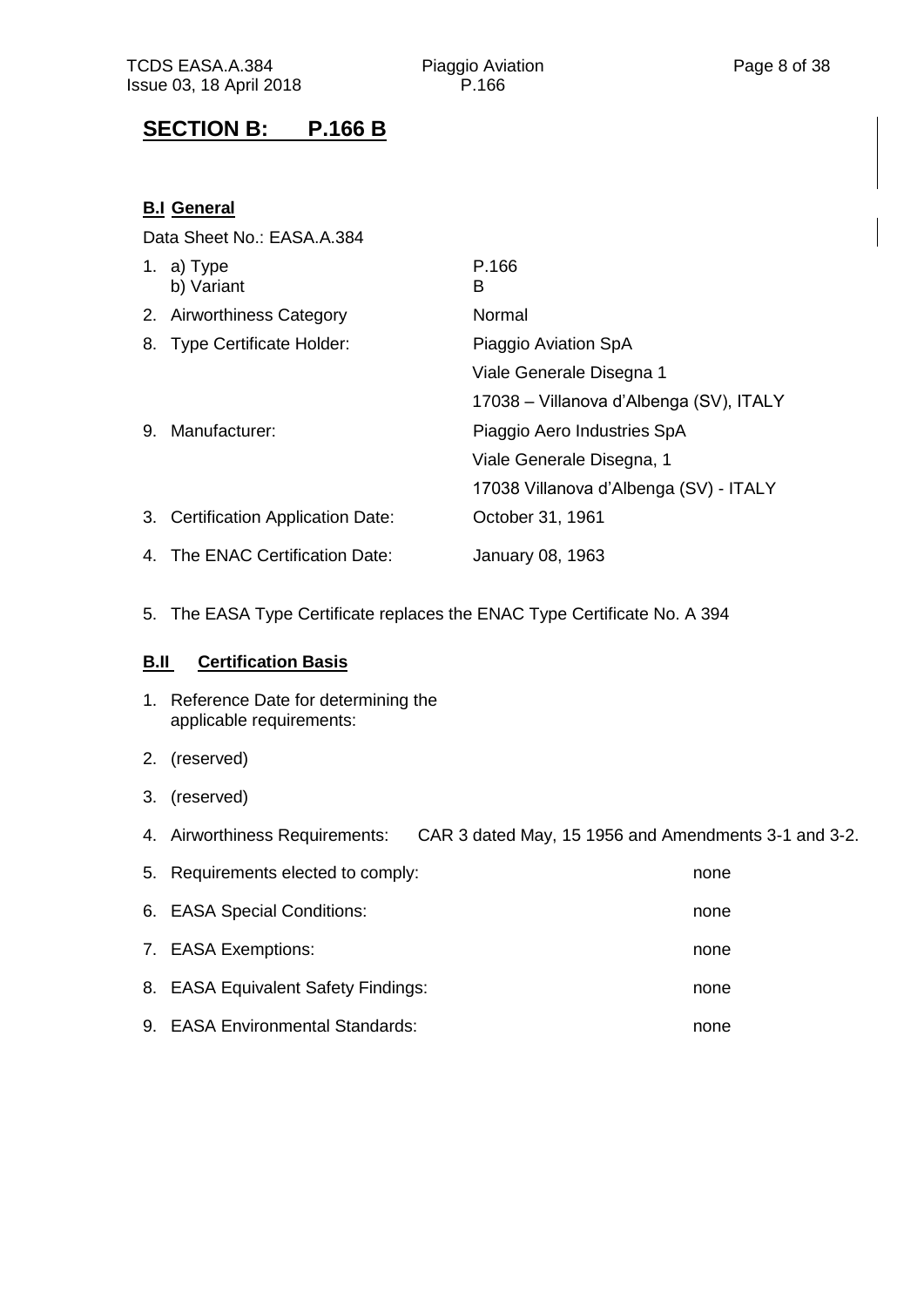#### **B.III Technical Characteristics and Operational Limitations**

1. Type Design Definition: not available data

- 2. Description: similar to P.166 except for:
	- engine power augmented,
	- new engine nacelles,
	- structural modification,
	- augmented MTOW and other minor changes

Refer to P.166B Airplane Flight Manual - PIAGGIO report n° 6124/2.

- 3. Equipment: The basic required equipment as prescribed in the applicable airworthiness regulations (see Certification Basis) must be installed in the aircraft for airworthiness certification. In addition, the following items of equipment are required: Pre-stall indicator "Safe Flight Instrument Corp." Model S (Wing mounted detector mod.164).
- 4. Dimensions: Refer to P.166B Airplane Flight Manual PIAGGIO report n° 6124/2.
- 5. Engines: No. 2

Model: 2 Lycoming IGSO-540-A1C

5.1 Engine Limits

| 1930-340-ATU                |         |            |           |            |                           |
|-----------------------------|---------|------------|-----------|------------|---------------------------|
|                             | Shaft   | Engine     | <b>MP</b> | <b>ALT</b> | <b>TIME</b>               |
| <b>Operating Conditions</b> | Horsepo | <b>RPM</b> | Manifold  | Altitude   |                           |
|                             | wer     |            | Pressure  |            |                           |
|                             | (HP)    | (RPM)      |           | (FT)       | (MIN)                     |
| Takeoff                     | 380     | 3400       | 47.0      | s.l.       | Limited to<br>$5^{\circ}$ |
| <b>Takeoff</b>              | 380     | 3400       | 43.5      | 10500      | Limited to<br>$5^{\circ}$ |
| Max. continuous             | 360     | 3200       | 45.0      | s.l.       | Unlimited                 |
| Max. continuous             | 360     | 3200       | 41.7      | 10500      | Unlimited                 |

| Propellers:<br>6               | No.                      | 2                                              |
|--------------------------------|--------------------------|------------------------------------------------|
|                                | Model:                   | Hartzell<br>HC-B3Z30-2BL/L10151-8              |
|                                | Number of blades:        | 3 (metallic blades type)                       |
| 6.1 Sense of Rotation          |                          | Clockwise in view of flight direction          |
| 6.2 Diameter                   |                          | 2362 mm maximum, 2337 mm minimum.              |
| 6.3 Pitch                      |                          | Nominal pitch angle at 0,838 m (33 in) station |
| 6.4 Propeller Limits<br>- Max: | - Min (mechanical stop): | $82^{\circ}$<br>$17^\circ$                     |

#### **IGSO-540-A1C**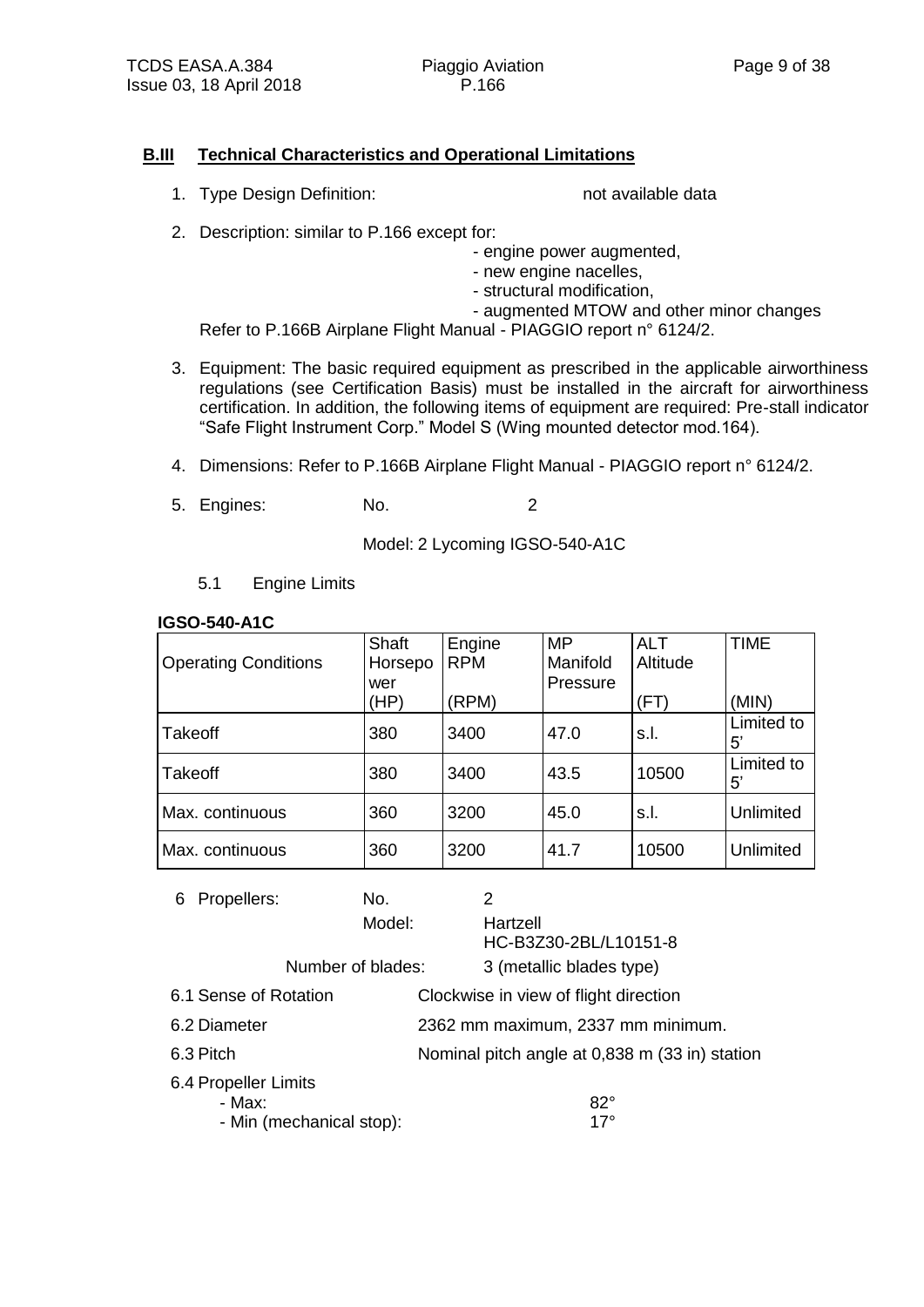#### 7 Fluids:

7.1 Fuel 100/130 minimum octane aviation gasoline

#### 7.2 Oil Refer to P.166B Airplane Flight Manual, PIAGGIO report n° 6124/2.

#### 8 Fluid capacities

8.1 Fuel:

| 8.1.1 Total 840 Lt (221.9 (US Gal.) |          |         |        |         |       |       |
|-------------------------------------|----------|---------|--------|---------|-------|-------|
| Tank                                | Capacity |         | Usable |         | Arm   |       |
|                                     | Lt       | US Gal. | Lt     | US Gal. | m     | in    |
| Main LH                             | 212      | 56.0    | 210    | 55.5    | 5,320 | 209.4 |
| Main RH                             | 212      | 56.0    | 210    | 55.5    | 5,320 | 209.4 |
| Tip LH                              | 208      | 54.9    | 206    | 54.4    | 5,240 | 206.3 |
| Tip RH                              | 208      | 54.9    | 206    | 54.4    | 5,240 | 206.3 |

Refer to note 1 for unusable fuel data.

#### 8.2 Oil:

8.2.1 Oil Capacity: Total quantity: 30 Lt (7.92 US Gal), 2 oil tanks with 15 Lt (3.96 US Gal) each at 5,200 m (204.7 in). Refer to Note 1 for undrainable oil.

#### 9 Air Speeds:

| <b>SPEED</b>         |                                                                                                                                                        | mph               | Knots             |
|----------------------|--------------------------------------------------------------------------------------------------------------------------------------------------------|-------------------|-------------------|
| $V_{NE}$             | Never Exceeding Speed                                                                                                                                  | 267               | 231               |
| $V_{NO}$             | <b>Max Structural Cruising Speed</b>                                                                                                                   | 211               | 183               |
| $V_{P}$              | <b>Design Manoeuvring Speed</b>                                                                                                                        | 171               | 148               |
| $V_{FE}$<br>$V_{LE}$ | Max Flap Extended (all settings) from<br>$0^{\circ}$ to 23 $^{\circ}$<br>from $23^\circ$ to $45^\circ$<br>Flap Down<br>Max Landing Gear Extended Speed | 151<br>130<br>166 | 131<br>113<br>144 |
| $V_{MC}$             | <b>Minimum Control Speed</b>                                                                                                                           | 94.5              | 82                |
|                      |                                                                                                                                                        |                   |                   |

10 Maximum Operating Altitude: 8534 m / 28000 ft

11 All-weather Capability: N.A.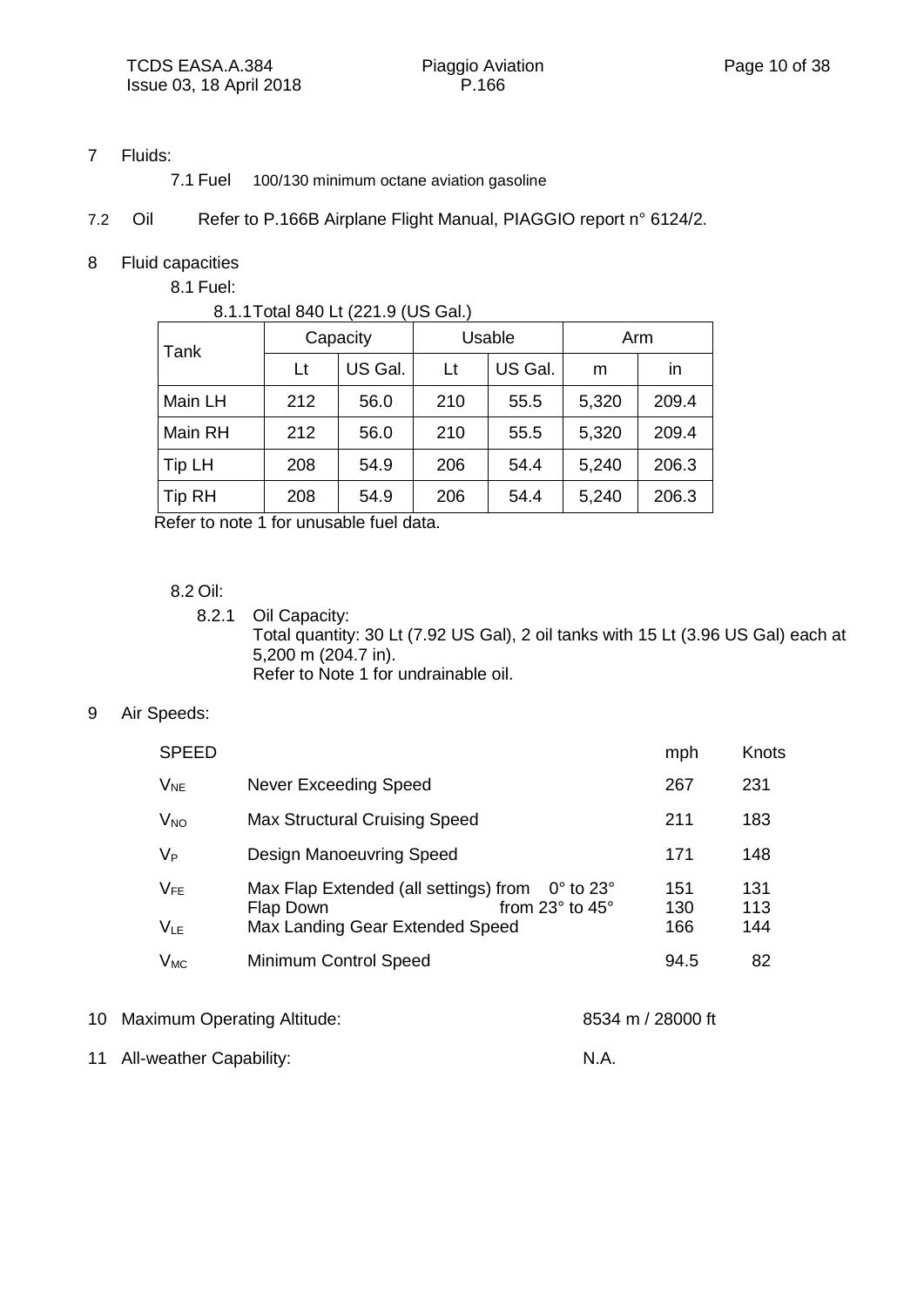- 12 Maximum Weight:
	-

- Take-off 3800 kg (8377 lbs) (refer to note 4 for MTOW augmented to 3950 kg (7898 Lb))

13 Centre of Gravity Range:

Landing Gear extended  $C$  G.

| Landing Gear extended C.G. range                                                       |                                                                                                                                                                                                                  |                                                                                                                                |                |                     |  |
|----------------------------------------------------------------------------------------|------------------------------------------------------------------------------------------------------------------------------------------------------------------------------------------------------------------|--------------------------------------------------------------------------------------------------------------------------------|----------------|---------------------|--|
| From                                                                                   |                                                                                                                                                                                                                  | To                                                                                                                             |                | Weight              |  |
| $+4,574$ m (180.1 in)                                                                  |                                                                                                                                                                                                                  | +5,005 m (197.0 in)                                                                                                            |                | 3400 Kg (7495 lbs)  |  |
| +4,672 m (183.9 in)                                                                    |                                                                                                                                                                                                                  | +4,927 m (193.4 in)                                                                                                            |                | 3800 Kg (8377 lbs)  |  |
|                                                                                        |                                                                                                                                                                                                                  | Straight line variation between points given.                                                                                  |                |                     |  |
| Empty Weight C.G. Range:                                                               |                                                                                                                                                                                                                  |                                                                                                                                | None           |                     |  |
| 14 Datum:                                                                              |                                                                                                                                                                                                                  | 0,295 m (11.61 in) rearward of vertical tangent<br>to the airplane nose or $5,766$ m (226.97 in)<br>forward of wing rear spar. |                |                     |  |
| 15 Mean Aerodynamic Cord (MAC)                                                         |                                                                                                                                                                                                                  |                                                                                                                                |                | 1.959 m (77.126 in) |  |
| 16 Leveling Means:                                                                     |                                                                                                                                                                                                                  | Reference points on LH pilot's seat rails and on<br>passenger's door cut-out frame.                                            |                |                     |  |
| 17 Minimum Flight Crew:                                                                |                                                                                                                                                                                                                  | $1$ (Pilot).                                                                                                                   |                |                     |  |
|                                                                                        |                                                                                                                                                                                                                  | 18 Maximum Passenger Seating Capacity                                                                                          |                |                     |  |
| Max 8.<br>2 at 1,900 m (74.8 in)<br>3 at 2,840 m (111.8 in)<br>3 at 3,800 m (149.6 in) |                                                                                                                                                                                                                  | Refer to Note 3 for other passenger seating configurations.                                                                    |                |                     |  |
| 19 Exit: No, type                                                                      |                                                                                                                                                                                                                  |                                                                                                                                |                |                     |  |
| Exits: No.<br>1 doors in the crew's cabin<br>1 door in the passenger's cabin, LH side  |                                                                                                                                                                                                                  |                                                                                                                                | $\overline{2}$ |                     |  |
|                                                                                        | 20 Baggage / Cargo Compartments<br>Baggage/Cargo Compartments maximum weight<br>Forward vane baggage 55 Kg (120 lb) at + 5,970 m (+ 223.0 in)<br>Rearward vane baggage 180 Kg (400 lb) at + 6,880 m (+ 270.9 in) |                                                                                                                                |                |                     |  |
| 21 Wheels and Tires                                                                    |                                                                                                                                                                                                                  |                                                                                                                                |                |                     |  |

| 21.1 | Wheels and Tires size |            |  |  |  |
|------|-----------------------|------------|--|--|--|
|      | Nose Landing Gear:    | $6.00 - 6$ |  |  |  |
|      | Main Landing Gear:    | 8.50-10    |  |  |  |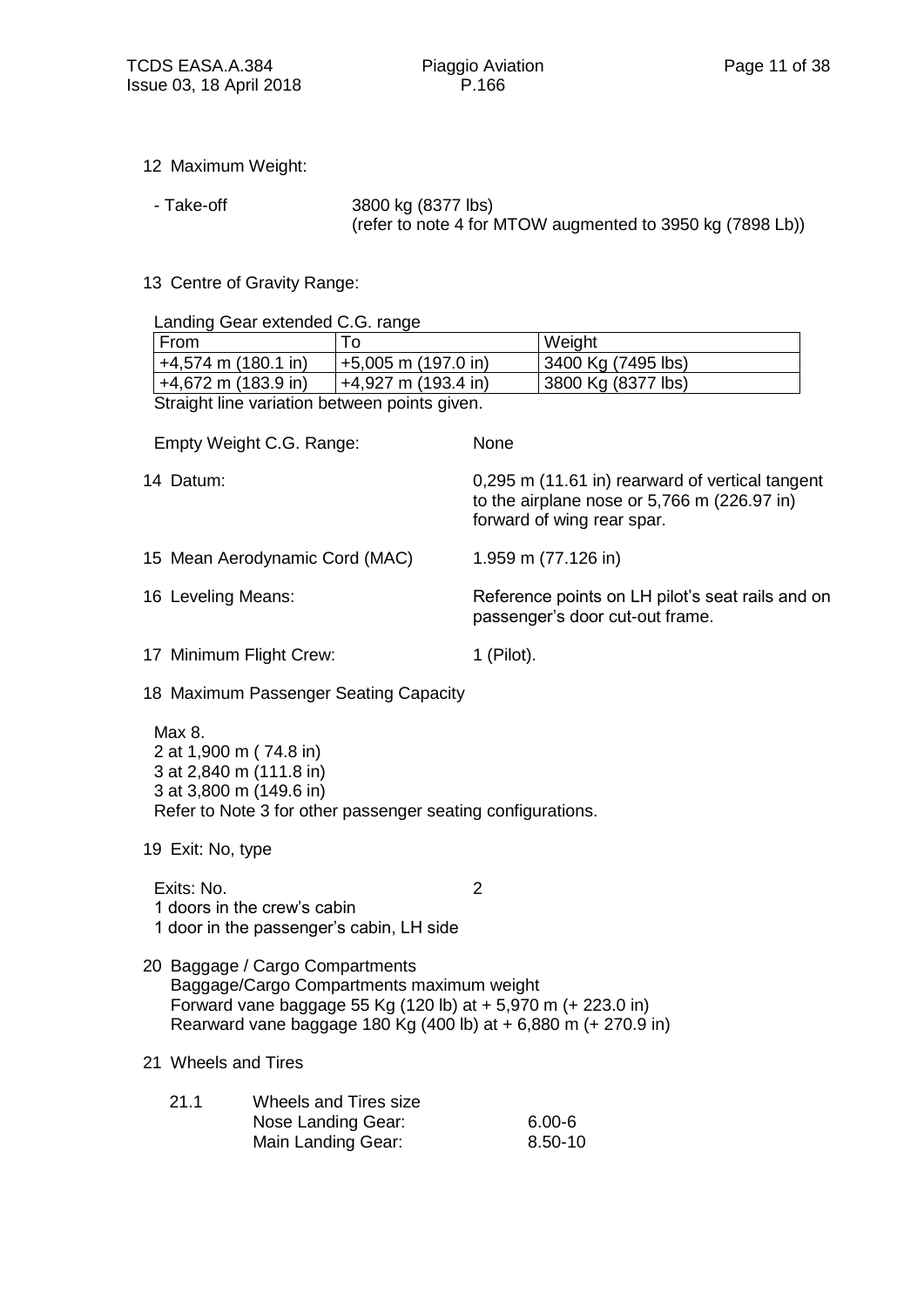#### **B.IV Operating and Servicing Instructions**

1. Aircraft Flight Manual

PIAGGIO Report n. 6124/2, RAI/ENAC approval: April 13, 1963.

PIAGGIO Report n. 6229, RAI/ENAC approval: November 15, 1969 and subsequent approved amendments for P166B with MTOW of 3950 Kg.

#### **B.V Notes**

- 1. Current weight and balance data, loading information, and a list of equipment included in empty weight must be provided for each airplane at the time of original certification. Basic empty weight includes:
	- Unusable fuel in wing and tip tanks: 5,7 kg at 5,283 m (207.99).
	- Oil of lubricating system 6,8 Kg at +5,200 m (204.7 in).
- 2. The following placard must be displayed in clear view of the pilot: "QUESTO VELIVOLO DEVE ESSERE IMPIEGATO COME UN VELIVOLO DI CATEGORIA NORMALE IN CONFORMITA' CON LE LIMITAZIONI DEL MANUALE DI VOLO DEL VELIVOLO. NON SONO AMMESSE MANOVRE ACROBATICHE, COMPRESA LA VITE".

"THIS AIRPLANE MUST BE OPERATED AS A NORMAL CATEGORY AIRPLANE IN COMPLIANCE WITH THE OPERATING LIMITATIONS CONTAINED IN THE AIRPLANE FLIGHT MANUAL.

NO ACROBATIC MANEUVERS, INCLUDING SPINS, APPROVED."

All placards required by approved Airplane Flight Manuals must be installed in the correct position.

3. Other approved cabin layouts:

no. of seats: 10 (2 at + 1,900 m; 2 at + 2,629 m; 2 at +3,350 m; 2 at +4,059 m; 2 at + 4,900 m).

Other approved cabin layouts are indicated in the Airplane Flight Manual.

4. Limitations for the Model P.166 B with MTOW of 3950 Kg (8708 lbs)

Airspeed limitations

| $V_{NE}$ (Never Exceeding)                          | 252 mph   | $(219$ Kts) |
|-----------------------------------------------------|-----------|-------------|
| $V_{NO}$ (cruise struct,. max.)                     | 200 mph   | $(174$ Kts) |
| $V_P$ (maneuver)                                    | $173$ mph | $(150$ Kts) |
| $V_{FE}$ (flaps from 0° to 23°)                     | 151 mph   | $(131$ Kts) |
| $V_{FE}$ (flaps from 23 $\degree$ to 45 $\degree$ ) | 130 mph   | $(113$ Kts) |
| V <sub>LE</sub> (landing gear extended)             | 166 mph   | $(144$ Kts) |
| V <sub>MC</sub> s/n (minimum control)               | $104$ mph | $(90$ Kts)  |

Centre of Gravity range( landing gear extended) From + 4,574 m to + 5,005 m with 3400 Kg (7495 lb) From + 4,672 m to + 4,927 m with 3800 Kg (8377 lb) From + 4,725 m to + 4,907 m with 3950 Kg (8708 lb) Straight line variation between points indicated.

| Max Take Off Weight. | 3950 Kg (8708 lbs) |
|----------------------|--------------------|
| Max Landing Weight.  | 3800 Kg (8377 lbs) |

Refer to Airplane Flight Manual R. Piaggio Report No.6229, RAI approved with letter n. 80.053/T dated November 5 1969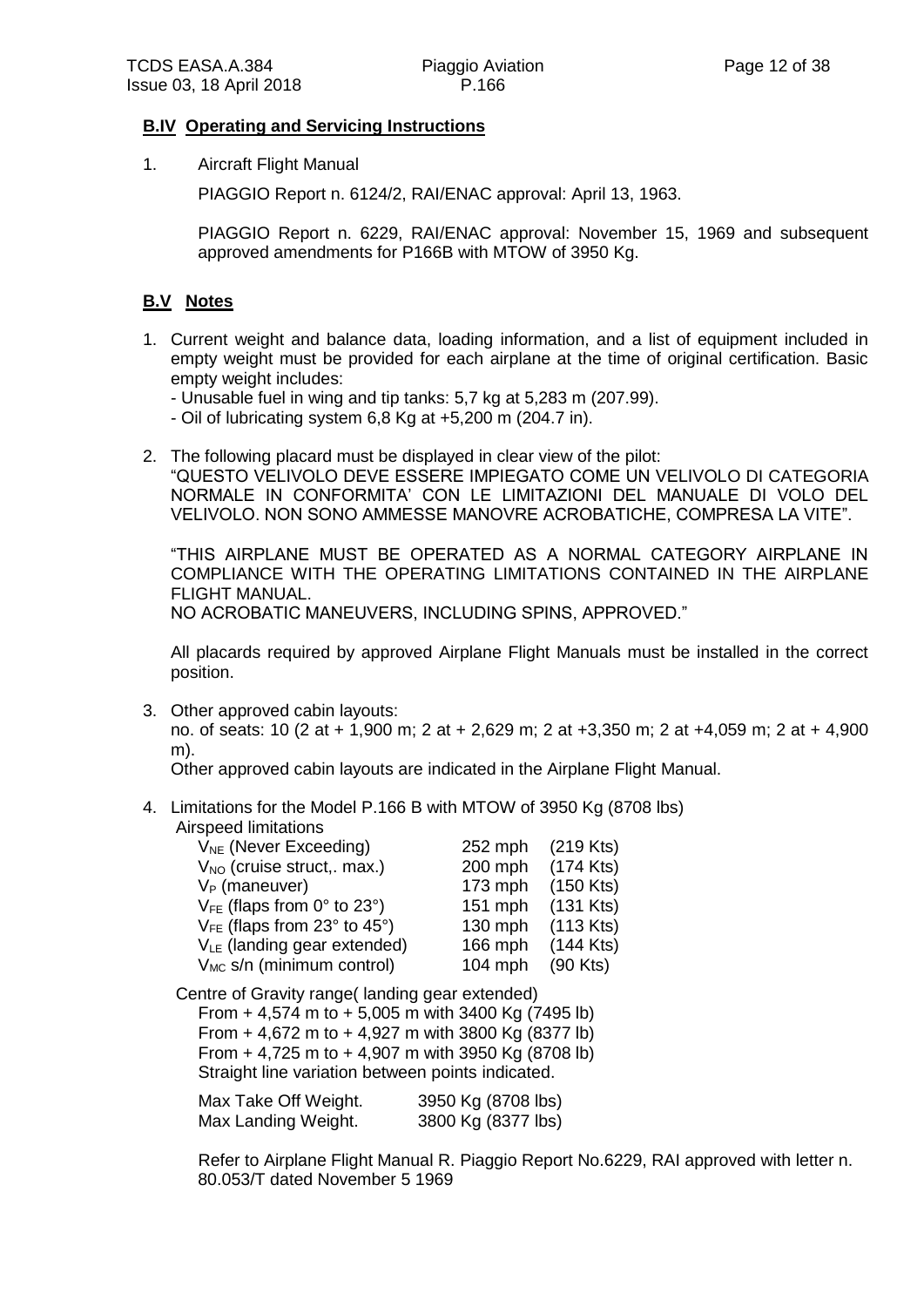# **SECTION C: P.166 C**

### **C.I General**

Data Sheet No.: EASA.A.384

| 1. a) $Type$<br>b) Variant         | P.166<br>С                              |
|------------------------------------|-----------------------------------------|
| 2. Airworthiness Category          | Normal                                  |
| 10. Type Certificate Holder:       | Piaggio Aviation SpA                    |
|                                    | Viale Generale Disegna 1                |
|                                    | 17038 – Villanova d'Albenga (SV), ITALY |
| 11. Manufacturer:                  | Piaggio Aero Industries SpA             |
|                                    | Viale Generale Disegna, 1               |
|                                    | 17038 Villanova d'Albenga (SV) - ITALY  |
| 3. Certification Application Date: | March 23, 1963                          |
| 4. The ENAC Certification Date:    | June 08, 1965                           |

5. The EASA Type Certificate replaces the ENAC Type Certificate No. A 394

#### **C.II Certification Basis**

- 10. Reference Date for determining the applicable requirements:
- 11. (reserved)
- 12. (reserved)

13. Airworthiness Requirements: CAR 3 dated May, 15 1956 and Amendments 3-1 and 3-2.

| 14. Requirements elected to comply:  | none |
|--------------------------------------|------|
| 15. EASA Special Conditions:         | none |
| 16. EASA Exemptions:                 | none |
| 17. EASA Equivalent Safety Findings: | none |
| 18. EASA Environmental Standards:    | none |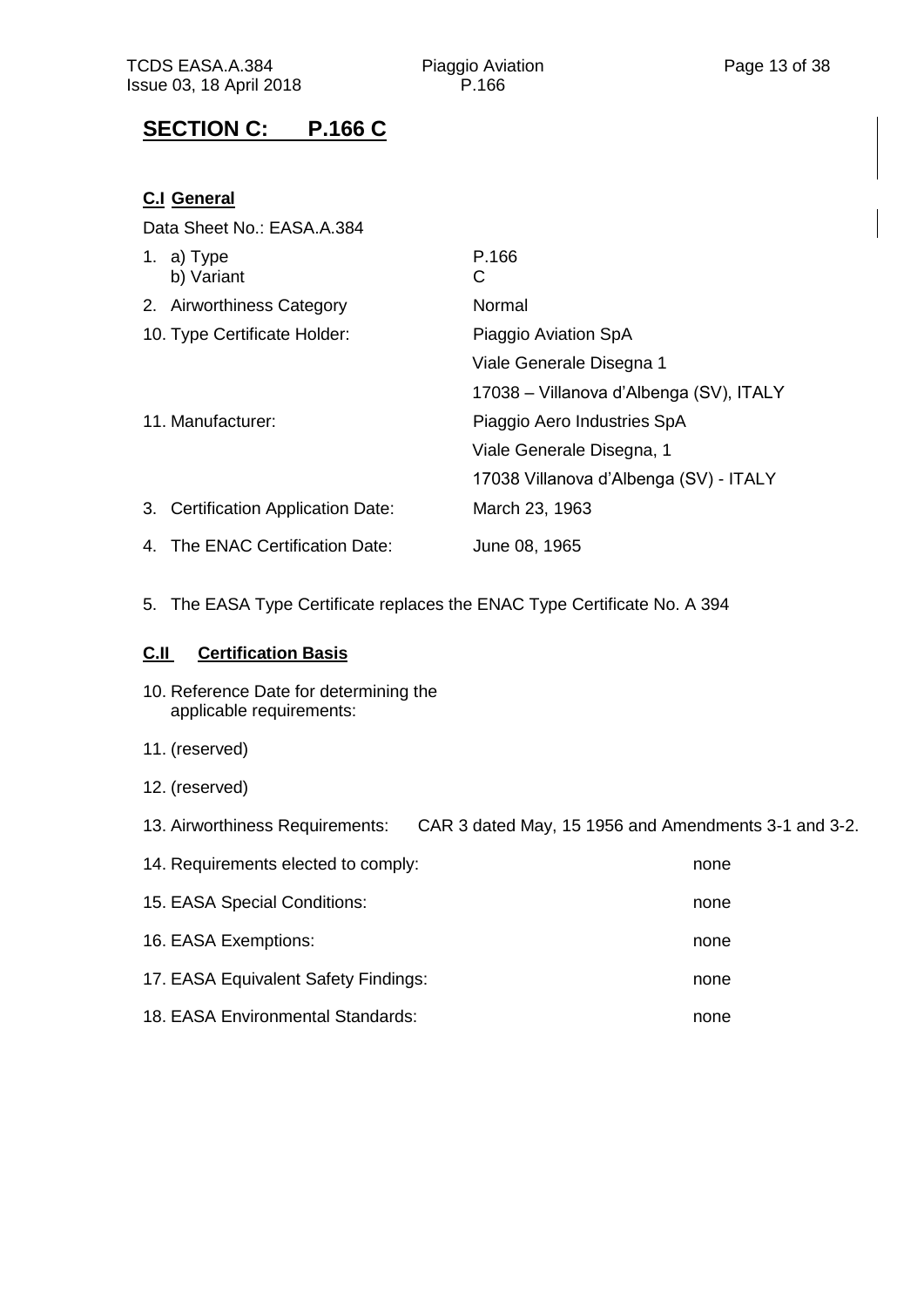#### **C.III Technical Characteristics and Operational Limitations**

1. Type Design Definition: not available data

- 2. Description: similar to P.166 B except for:
	- MTOW augmented,
	- cabin layout,
	- structural modification and landing gear

Refer to P.166C Airplane Flight Manual - PIAGGIO report n° 6148/2.

- 3. Equipment: The basic required equipment as prescribed in the applicable airworthiness regulations (see Certification Basis) must be installed in the aircraft for airworthiness certification. In addition, the following items of equipment are required: Pre-stall indicator "Safe Flight Instrument Corp." Model S (Wing mounted detector mod.164).
- 4. Dimensions: Refer to P.166C Airplane Flight Manual PIAGGIO report n° 6148/2.
- 5. Engines: No. 2

Model: 2 Lycoming IGSO-540-A1C

5.1 Engine Limits

#### **IGSO-540-A1C**

| <b>Operating Conditions</b> | Shaft<br>Horsepo | Engine<br><b>RPM</b> | <b>MP</b><br>Manifold | <b>ALT</b><br>Altitude | <b>TIME</b>      |
|-----------------------------|------------------|----------------------|-----------------------|------------------------|------------------|
|                             | wer<br>(HP)      | (RPM)                | Pressure              | (FT)                   | (MIN)            |
| Takeoff                     | 380              | 3400                 | 47.0                  | s.l.                   | Limited to<br>5' |
| Takeoff                     | 380              | 3400                 | 43.5                  | 10500                  | Limited to<br>5' |
| Max. continuous             | 360              | 3200                 | 45.0                  | s.l.                   | <b>Unlimited</b> |
| Max. continuous             | 360              | 3200                 | 41.7                  | 10500                  | <b>Unlimited</b> |

| Propellers:<br>6      | No.                      | 2                                              |
|-----------------------|--------------------------|------------------------------------------------|
|                       | Model:                   | Hartzell<br>HC-B3Z30-2BL/L10151-8              |
|                       |                          |                                                |
|                       | Number of blades:        | 3 (metallic blades type)                       |
| 6.1 Sense of Rotation |                          | Clockwise in view of flight direction          |
| 6.2 Diameter          |                          | 2362 mm maximum, 2337 mm minimum.              |
| 6.3 Pitch             |                          | Nominal pitch angle at 0,838 m (33 in) station |
| 6.4 Propeller Limits  |                          |                                                |
| - Max:                |                          | $82^\circ$                                     |
|                       | - Min (mechanical stop): | $17^{\circ}$                                   |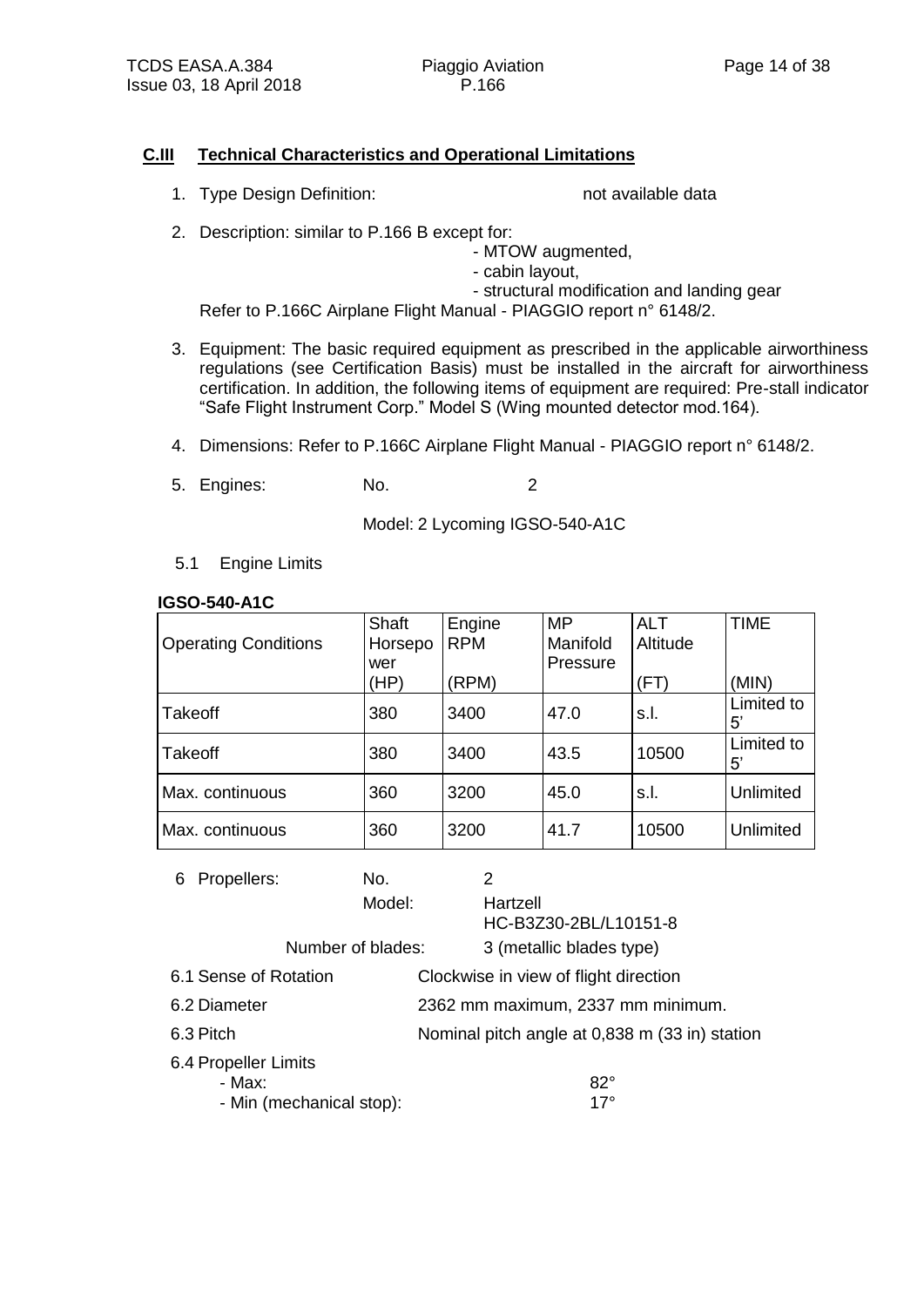#### 7 Fluids:

7.1 Fuel 100/130 minimum octane aviation gasoline

#### 7.2 Oil Refer to P.166C Airplane Flight Manual, PIAGGIO report n° 6148/2.

#### 8 Fluid capacities

8.1 Fuel:

|                              | 8.1.1 Total 424 Lt (112.0 US Gal.) |         |        |         |       |       |
|------------------------------|------------------------------------|---------|--------|---------|-------|-------|
| Tank                         | Capacity                           |         | Usable |         | Arm   |       |
|                              | Lt                                 | US Gal. | Lt     | US Gal. | m     | in    |
| Main LH                      | 212                                | 56.0    | 210    | 55.5    | 5,320 | 209.4 |
| Main RH                      | 212                                | 56.0    | 210    | 55.5    | 5,320 | 209.4 |
| Tip<br>LH.<br>Optional       | 208                                | 54.9    | 206    | 54.4    | 5,240 | 206.3 |
| Tip<br><b>RH</b><br>Optional | 208                                | 54.9    | 206    | 54.4    | 5,240 | 206.3 |

Refer to note 1 for unusable fuel data.

#### 8.2 Oil:

8.2.1 Oil Capacity: Total quantity: 30 Lt (7.92 US Gal), 2 oil tanks with 15 Lt (3.96 US Gal) each at 5,200 m (204.7 in). Refer to Note 1 for undrainable oil.

#### 9 Air Speeds:

| <b>SPEED</b>                                                                                                                                                     | mph               | Knots             |
|------------------------------------------------------------------------------------------------------------------------------------------------------------------|-------------------|-------------------|
| $V_{NE}$<br>Never Exceeding Speed                                                                                                                                | 252               | 219               |
| Max Structural Cruising Speed<br><b>V<sub>NO</sub></b>                                                                                                           | 200               | 174               |
| $V_P$<br><b>Design Manoeuvring Speed</b>                                                                                                                         | 173               | 150               |
| Max Flap Extended (all settings) from<br>$V_{FE}$<br>$0^{\circ}$ to 23 $^{\circ}$<br>from 23° to 45°<br>Flap Down<br>Max Landing Gear Extended Speed<br>$V_{LE}$ | 151<br>130<br>166 | 131<br>113<br>144 |
| <b>Minimum Control Speed</b><br>$V_{MC}$                                                                                                                         | 104               | 90                |

10 Maximum Operating Altitude: 8534 m / 28000 ft

11 All-weather Capability: N.A.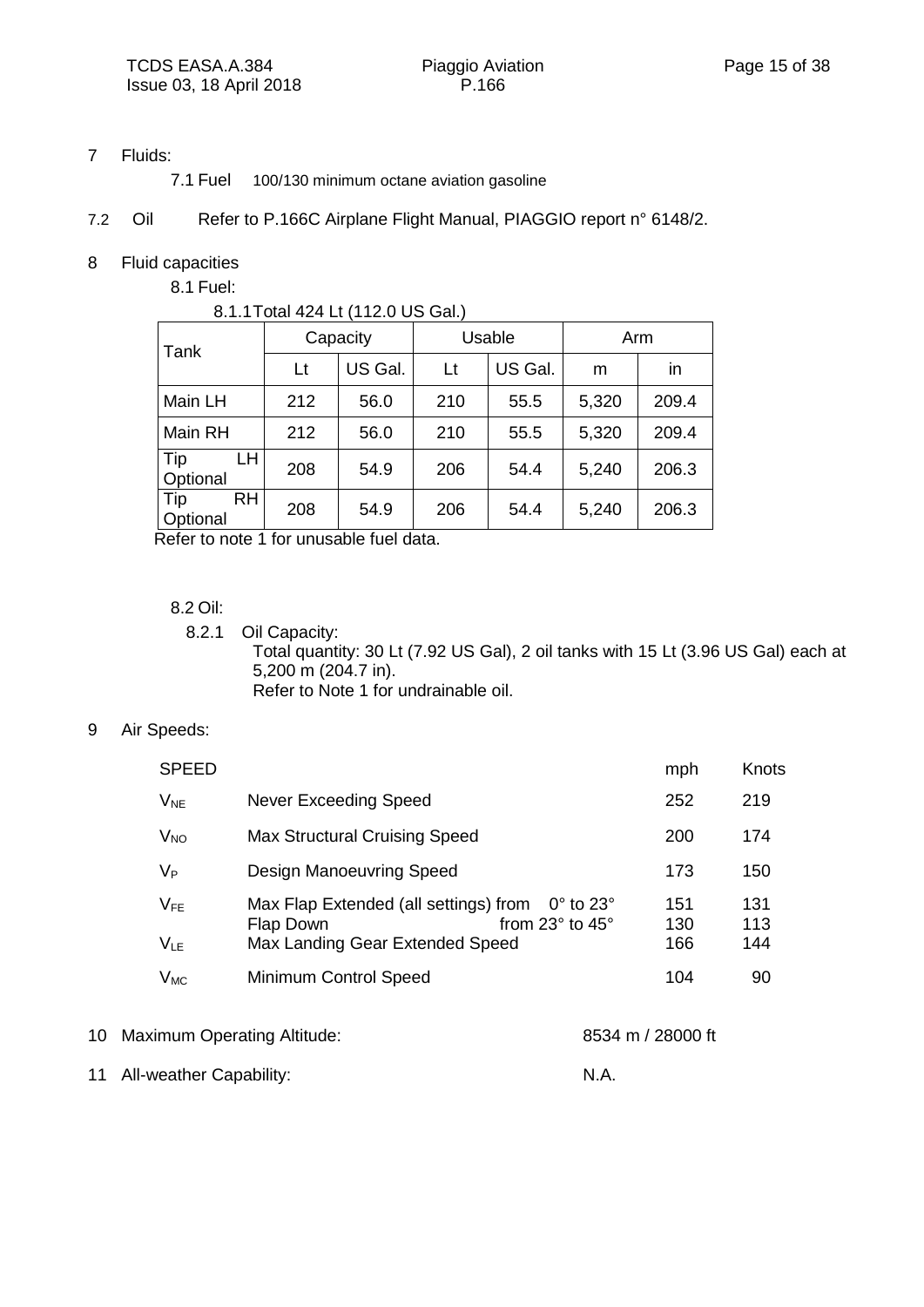- 12 Maximum Weight:
	- Take-off 3950 kg (8708 lbs)
- 13 Centre of Gravity Range:

Landing Gear extended C.G. range

|                     | Lanung Ocar extended O.O. Tange                                              |                                                                                                                                                                                                                      |                                                                                                                              |                     |  |
|---------------------|------------------------------------------------------------------------------|----------------------------------------------------------------------------------------------------------------------------------------------------------------------------------------------------------------------|------------------------------------------------------------------------------------------------------------------------------|---------------------|--|
| From                |                                                                              | To                                                                                                                                                                                                                   |                                                                                                                              | Weight              |  |
|                     | $+4,574$ m (180.1 in)                                                        | +5,005 m (197.0 in)                                                                                                                                                                                                  |                                                                                                                              | 3400 Kg (7495 lbs)  |  |
|                     | $+4,725$ m (186.0 in)                                                        | $+4,907$ m (193.2 in)                                                                                                                                                                                                |                                                                                                                              | 3950 Kg (8708 lbs)  |  |
|                     |                                                                              | Straight line variation between points given.                                                                                                                                                                        |                                                                                                                              |                     |  |
|                     | Empty Weight C.G. Range:                                                     |                                                                                                                                                                                                                      | None                                                                                                                         |                     |  |
| 14 Datum:           |                                                                              |                                                                                                                                                                                                                      | 0,295 m (11.61 in) rearward of vertical tangent<br>to the airplane nose or 5,766 m (226.97 in)<br>forward of wing rear spar. |                     |  |
|                     | 15 Mean Aerodynamic Cord (MAC)                                               |                                                                                                                                                                                                                      |                                                                                                                              | 1.959 m (77.126 in) |  |
| 16 Leveling Means:  |                                                                              |                                                                                                                                                                                                                      | Reference points on LH pilot's seat rails and on<br>passenger's door cut-out frame.                                          |                     |  |
|                     | 17 Minimum Flight Crew:                                                      |                                                                                                                                                                                                                      | $1$ (Pilot).                                                                                                                 |                     |  |
|                     |                                                                              | 18 Maximum Passenger Seating Capacity                                                                                                                                                                                |                                                                                                                              |                     |  |
| <b>Max 13</b>       | 2 at 1,900 m (74.8 in)<br>2 at 4,948 m (194.8 in)<br>3 at 5,910 m (232.7 in) | 2 from 2,629 m (103.5 in) to 2,705 m (106.5 in)<br>2 from 3,350 m (131.9 in) to 3,390 m (133.5 in)<br>2 from 4,095 m (161.2 in) to 4,102 m (161.5 in)<br>Refer to Note 3 for other passenger seating configurations. |                                                                                                                              |                     |  |
| 19 Exit: No, type   |                                                                              |                                                                                                                                                                                                                      |                                                                                                                              |                     |  |
| Exits: No.          | 1 doors in the crew's cabin                                                  | 1 door in the passenger's cabin, LH side                                                                                                                                                                             | $\overline{2}$                                                                                                               |                     |  |
|                     | 20 Baggage / Cargo Compartments                                              | Baggage/Cargo Compartments maximum weight<br>180 Kg (400 lb) at + 6,800 m (+ 271.0 in)                                                                                                                               |                                                                                                                              |                     |  |
| 21 Wheels and Tires |                                                                              |                                                                                                                                                                                                                      |                                                                                                                              |                     |  |
| 21.1                |                                                                              | Wheels and Tires size<br>Nose Landing Gear:                                                                                                                                                                          |                                                                                                                              | $6.00 - 6$          |  |

Main Landing Gear: 8.50-10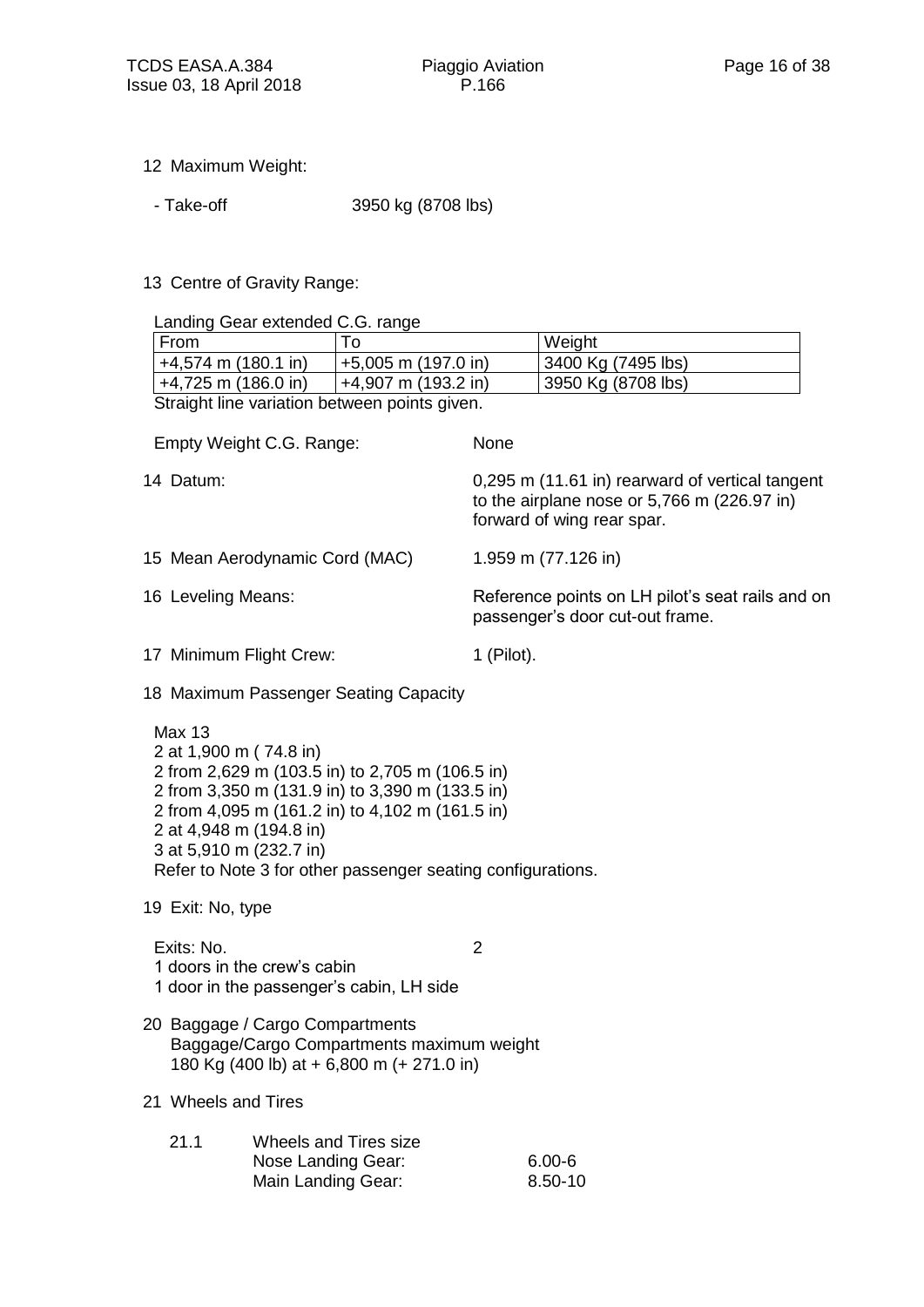#### **C.IV Operating and Servicing Instructions**

1. Aircraft Flight Manual PIAGGIO Report n. 6484/2, RAI/ENAC approval: June 08, 1965.

#### **C.V Notes**

- 1. Current weight and balance data, loading information, and a list of equipment included in empty weight must be provided for each airplane at the time of original certification. Basic empty weight includes:
	- Unusable fuel in wing and tip tanks if installed: 5,7 kg at 5,283 m (207.99).
	- Unusable fuel in wing tanks 2,9 Kg at +5,200 m
	- Oil of lubricating system 6,8 Kg at +5,200 m (204.7 in).
- 2. The following placard must be displayed in clear view of the pilot:
	- "QUESTO VELIVOLO DEVE ESSERE IMPIEGATO COME UN VELIVOLO DI CATEGORIA NORMALE IN CONFORMITA' CON LE LIMITAZIONI DEL MANUALE DI VOLO DEL VELIVOLO. NON SONO AMMESSE MANOVRE ACROBATICHE, COMPRESA LA VITE".

"THIS AIRPLANE MUST BE OPERATED AS A NORMAL CATEGORY AIRPLANE IN COMPLIANCE WITH THE OPERATING LIMITATIONS CONTAINED IN THE AIRPLANE FLIGHT MANUAL. NO ACROBATIC MANEUVERS, INCLUDING SPINS, APPROVED."

All placards required by approved Airplane Flight Manuals must be installed in the correct position.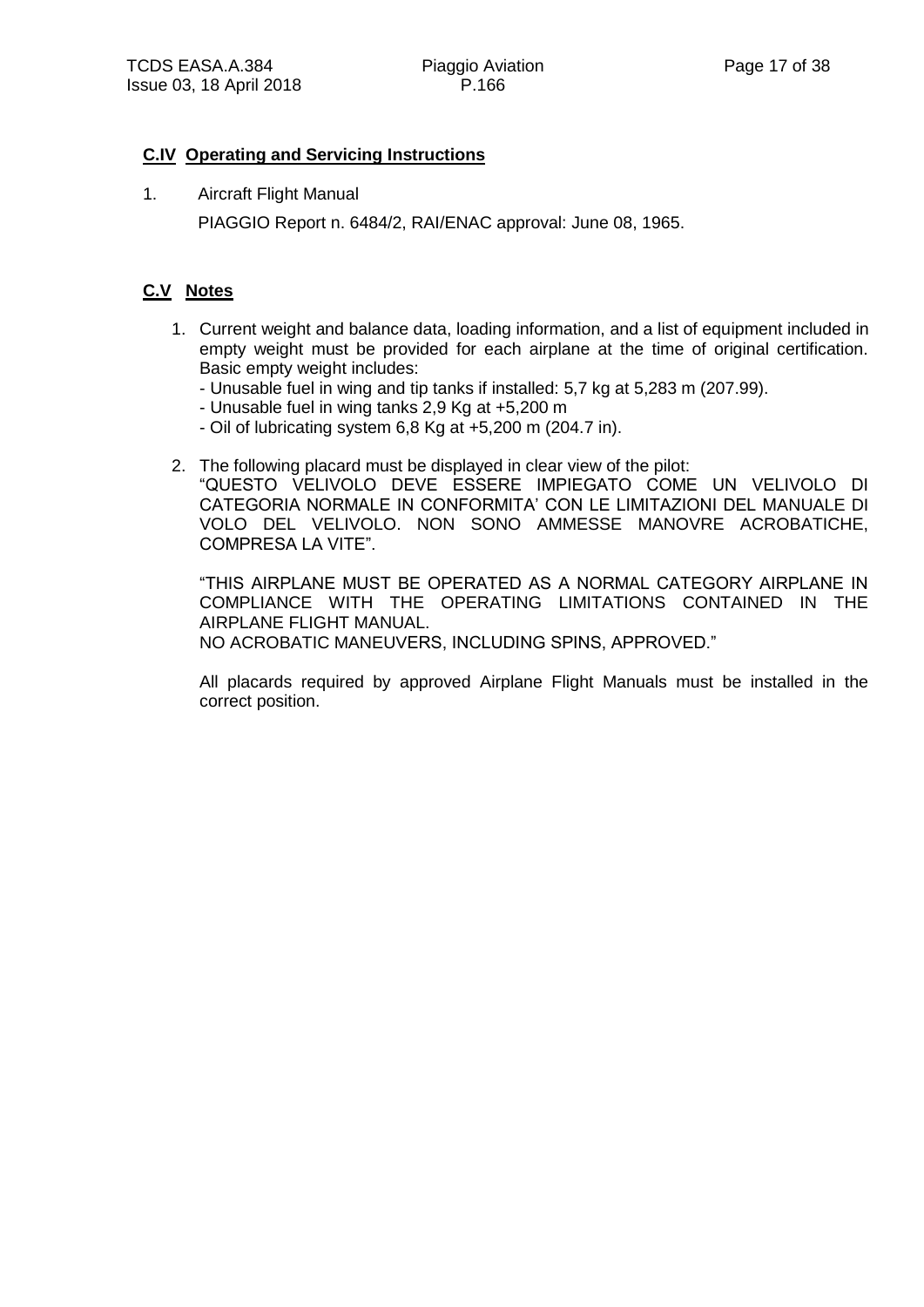## **SECTION D: P.166 S**

| D.I. | General                            |                                         |
|------|------------------------------------|-----------------------------------------|
|      | Data Sheet No.: EASA.A.384         |                                         |
|      | 1. a) Type<br>b) Variant           | P.166<br>S                              |
|      | 2. Airworthiness Category          | Normal                                  |
|      | 12. Type Certificate Holder:       | Piaggio Aviation SpA                    |
|      |                                    | Viale Generale Disegna 1                |
|      |                                    | 17038 – Villanova d'Albenga (SV), ITALY |
|      | 13. Manufacturer:                  | Piaggio Aero Industries SpA             |
|      |                                    | Viale Generale Disegna, 1               |
|      |                                    | 17038 Villanova d'Albenga (SV) - ITALY  |
|      | 3. Certification Application Date: | July 19, 1968                           |
|      | 4. The ENAC Certification Date:    | February 27, 1969                       |

5. The EASA Type Certificate replaces the ENAC Type Certificate No. A 394

#### **D.II Certification Basis**

- 1. Reference Date for determining the applicable requirements:
- 2. (reserved)
- 3. (reserved)
- 4. Airworthiness Requirements: CAR 3 dated May, 15 1956 and Amendments 3-1 and 3-2.

| 5. Requirements elected to comply:  | none |
|-------------------------------------|------|
| 6. EASA Special Conditions:         | none |
| 7. EASA Exemptions:                 | none |
| 8. EASA Equivalent Safety Findings: | none |
| 9. EASA Environmental Standards:    | none |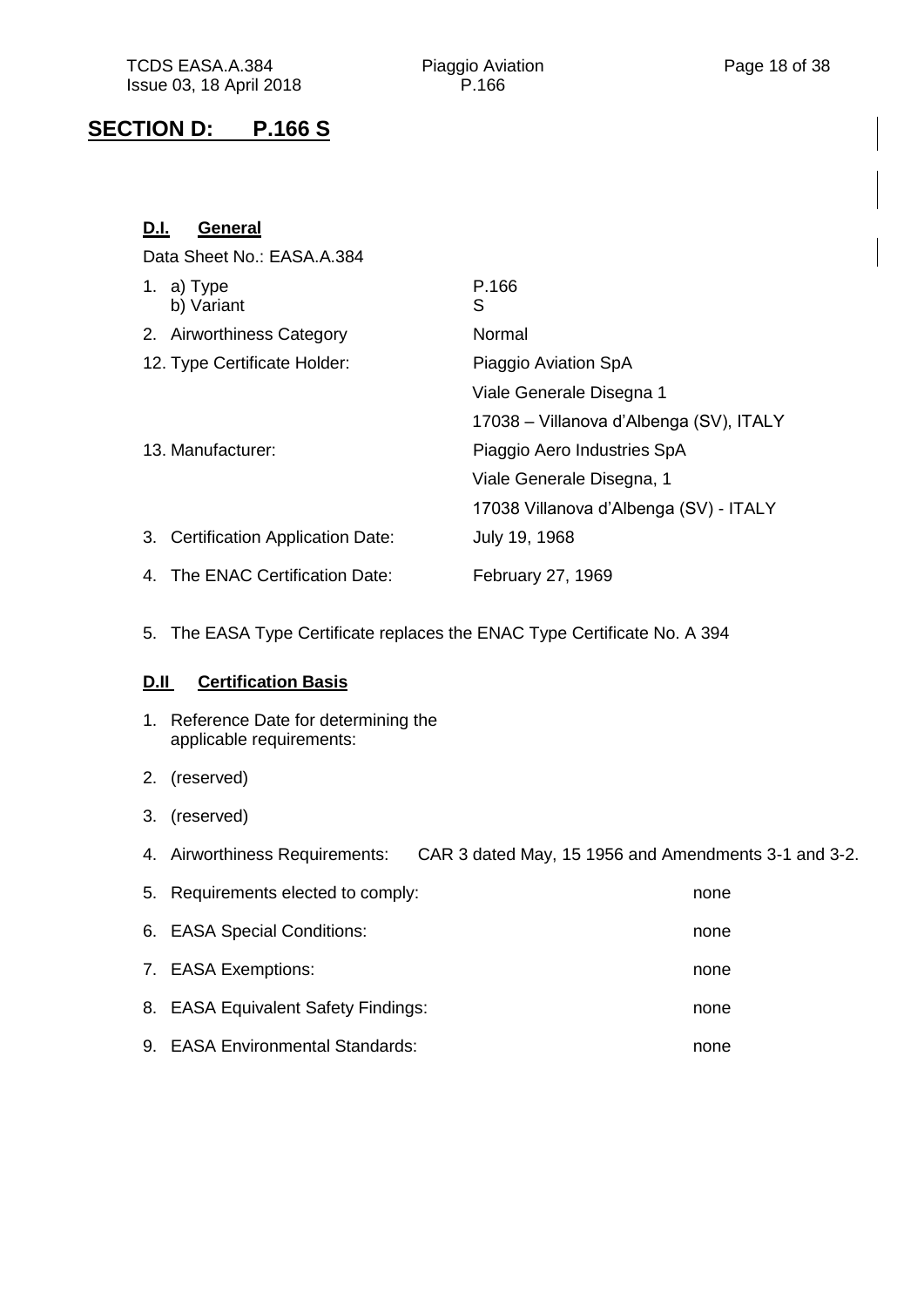#### **D.III Technical Characteristics and Operational Limitations**

- 1. Type Design Definition: not available data
- 2. Description: similar to P.166 except for:
	- tip tanks with augmented capacity;
	- emergency exit on top of fuselage and LH side cabin crew door added
	- same nose landing gear of P166B

Refer to P.166S Airplane Flight Manual - PIAGGIO report n° 6215.

- 3. Equipment: The basic required equipment as prescribed in the applicable airworthiness regulations (see Certification Basis) must be installed in the aircraft for airworthiness certification. In addition, the following items of equipment are required: Pre-stall indicator "Safe Flight Instrument Corp." Model S (Wing mounted detector mod.164).
- 4. Dimensions: Refer to P.166S Airplane Flight Manual, PIAGGIO report n° 6215.

| 5. | Engines: | No.    |                         |
|----|----------|--------|-------------------------|
|    |          | Model: | 2 Lycoming GSO-480-B1C6 |

5.1. Engine Limits

#### **GSO-480-B1C6**

| <b>Operating Conditions</b> | Shaft<br>Horsepo | Engine<br><b>RPM</b> | MP<br>Manifold | <b>ALT</b><br>Altitude | <b>TIME</b>               |
|-----------------------------|------------------|----------------------|----------------|------------------------|---------------------------|
|                             | wer<br>(HP)      | (RPM)                | Pressure       | ΈT)                    | (MIN)                     |
| <b>Takeoff</b>              | 340              | 3400                 | 48.0           | s.l.                   | Limited to<br>$5^{\circ}$ |
| <b>Takeoff</b>              | 340              | 3400                 | 44.5           | 7900                   | Limited to<br>$5^{\circ}$ |
| Max. continuous             | 320              | 3200                 | 45.0           | s.l.                   | Unlimited                 |
| Max. continuous             | 320              | 3200                 | 43.0           | 8000                   | Unlimited                 |

6. Propellers: No. 2

Model: R. Piaggio

P.1033/G4-BS 0724245-11

Number of blades: 3 (metallic blades type)

6.1. Sense of Rotation Clockwise in view of flight direction

6.2. Diameter 234 cm maximum, (92.1 in) 231,5 cm minimum (91.1 in)

6.3. Pitch Nominal pitch angle at 81,9 cm (33 in) station

6.4. Propeller Limits

- Max: 78° 30' - Min:  $14^{\circ}$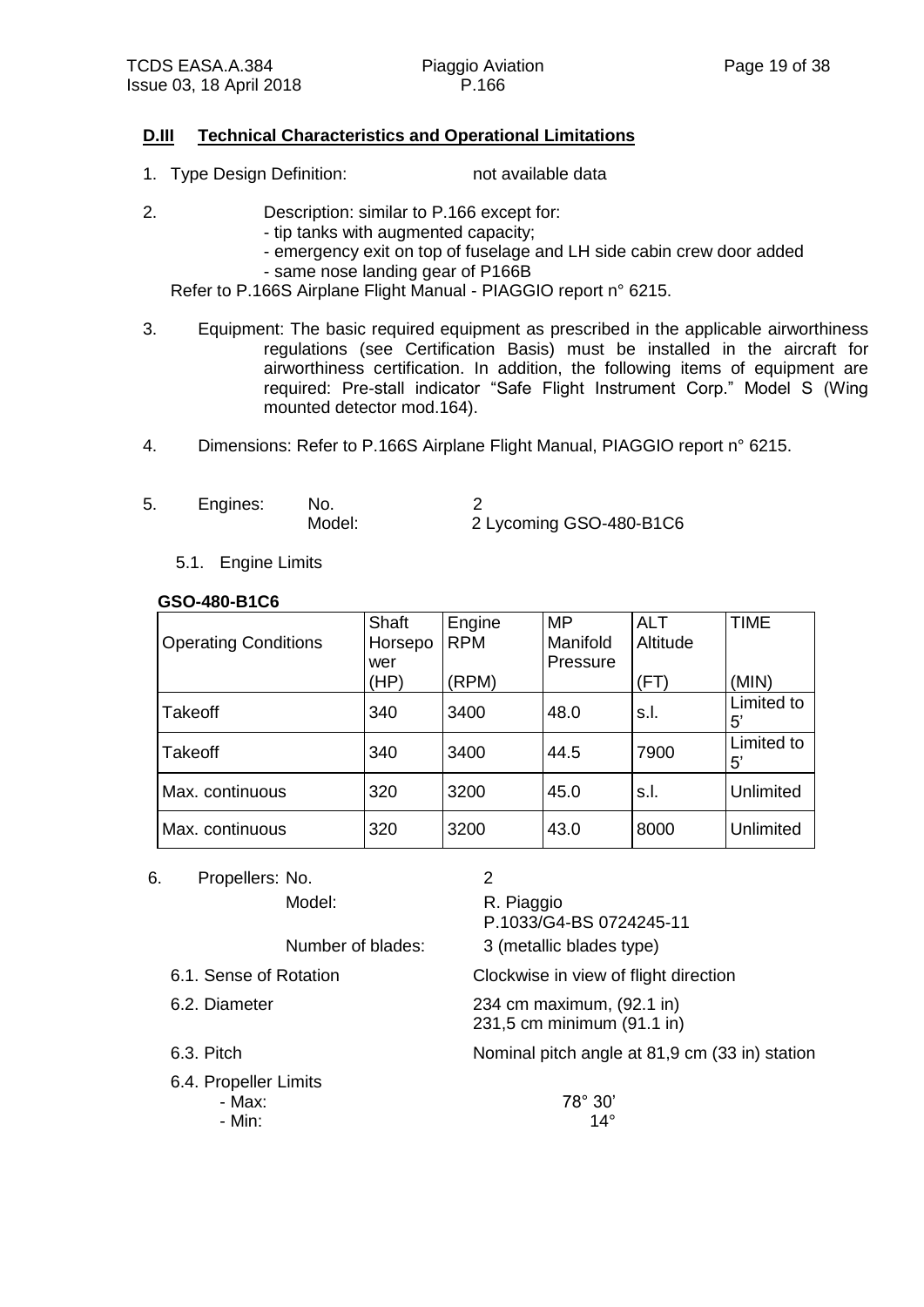#### 7. Fluids:

7.1. Fuel 100/130 minimum octane aviation gasoline

7.2. Oil Refer to P.166S Airplane Flight Manual, PIAGGIO report n° 6215.

#### 8. Fluid capacities

8.1. Fuel:

#### 8.1.1. Total 1058 Lt (279.5 (US Gal.)

| Tank                         | Capacity |         | Usable |         | Arm   |       |
|------------------------------|----------|---------|--------|---------|-------|-------|
|                              | Lt       | US Gal. | Lt     | US Gal. | m     | in    |
| Main LH                      | 212      | 56.0    | 210    | 55.5    | 5,320 | 209.4 |
| Main RH                      | 212      | 56.0    | 210    | 55.5    | 5,320 | 209.4 |
| Tip<br>LН<br>Optional        | 323      | 85.3    | 320    | 84.5    | 5,069 | 199.6 |
| Tip<br><b>RH</b><br>Optional | 323      | 85.3    | 320    | 84.5    | 5,069 | 199.6 |

Refer to note 1 for unusable fuel data.

#### 8.2. Oil:

8.2.1. Oil Capacity:

Total quantity: 30 Lt (7.92 US Gal), 2 oil tanks with 15 Lt (3.96 US Gal) each at 5,200 m (204.7 in). Refer to Note 1 for undrainable oil.

#### 9. Air Speeds:

| <b>SPEED</b>          |                                                                                                                                                        | mph               | Knots             |
|-----------------------|--------------------------------------------------------------------------------------------------------------------------------------------------------|-------------------|-------------------|
| $V_{NE}$              | Never Exceeding Speed                                                                                                                                  | 221               | 192               |
| <b>V<sub>NO</sub></b> | Max Structural Cruising Speed                                                                                                                          | 175               | 152               |
| $V_P$                 | <b>Design Manoeuvring Speed</b>                                                                                                                        | 153               | 133               |
| $V_{FE}$<br>$V_{LE}$  | Max Flap Extended (all settings) from<br>$0^{\circ}$ to 23 $^{\circ}$<br>from $23^\circ$ to $45^\circ$<br>Flap Down<br>Max Landing Gear Extended Speed | 150<br>130<br>161 | 130<br>113<br>140 |
| $V_{MC}$              | <b>Minimum Control Speed</b>                                                                                                                           | 85                | 74                |
|                       |                                                                                                                                                        |                   |                   |

10. Maximum Operating Altitude: 8534 m / 28000 ft

11. All-weather Capability: N.A.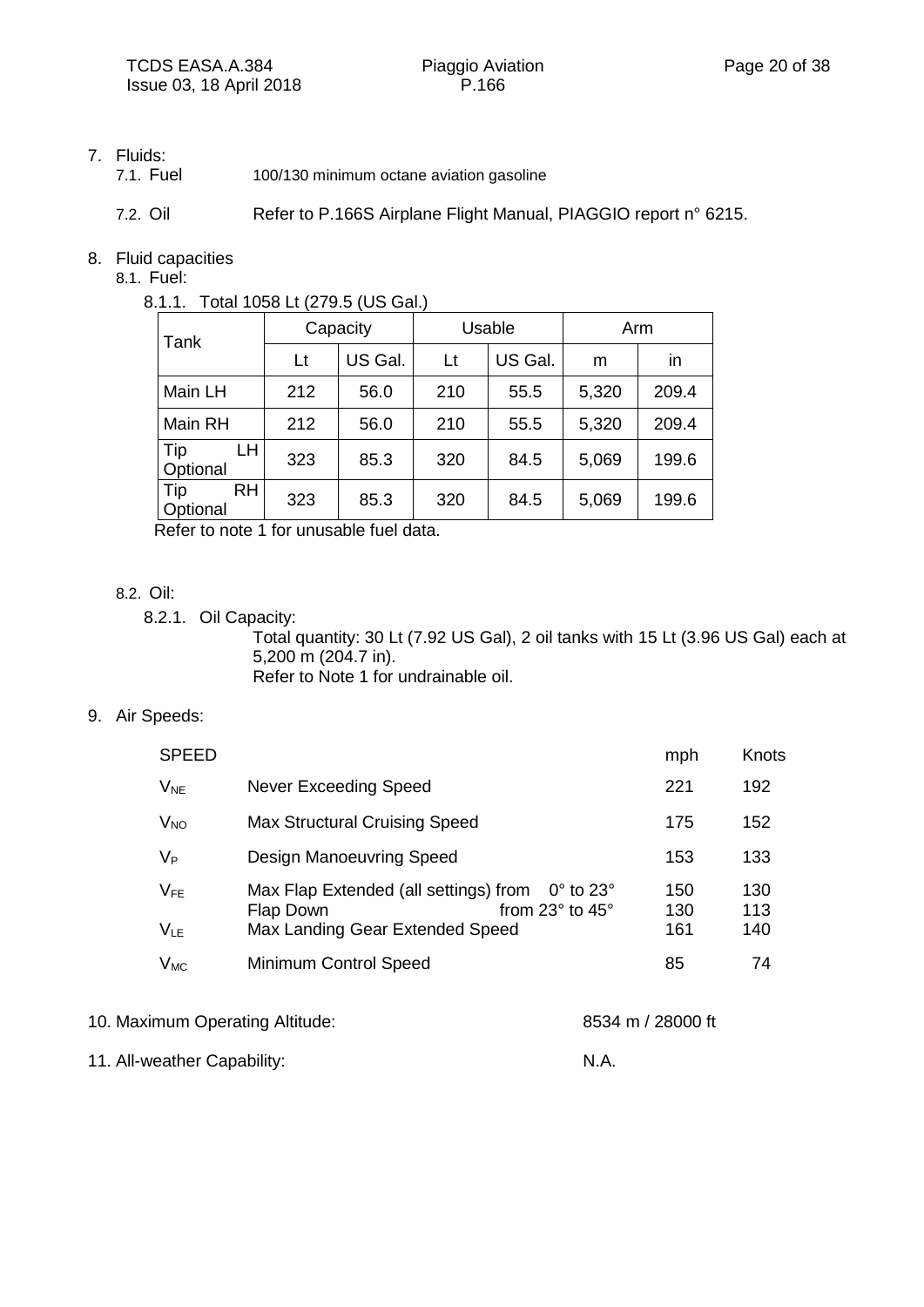- 12. Maximum Weight:
	-

- Take-off 3680 kg (8113 lbs)

13. Centre of Gravity Range:

Landing Gear extended C.G. range (Ref. to note 5).

| From                                          |                        | Weight             |  |  |  |  |
|-----------------------------------------------|------------------------|--------------------|--|--|--|--|
| $+4,624$ m (182.04 in)                        | $+4,926$ m (193.94 in) | 3680 Kg (8113 lbs) |  |  |  |  |
| $+4,564$ m (179.7 in)                         | +4,926 m (193.94 in)   | 3350 Kg (7385 lbs) |  |  |  |  |
| Straight line variation between points given. |                        |                    |  |  |  |  |

|                                                                                                              | Empty Weight C.G. Range:                                                                                       | None                                                                                                                         |  |  |
|--------------------------------------------------------------------------------------------------------------|----------------------------------------------------------------------------------------------------------------|------------------------------------------------------------------------------------------------------------------------------|--|--|
| 14. Datum:                                                                                                   |                                                                                                                | 0,925 m (36.42 in) rearward of vertical tangent<br>to the airplane nose or 5,766 m (226.97 in)<br>forward of wing rear spar. |  |  |
|                                                                                                              | 15. Mean Aerodynamic Cord (MAC)                                                                                | 1.959 m (77.126 in)                                                                                                          |  |  |
| 16. Leveling Means:                                                                                          |                                                                                                                | Reference points on LH pilot's seat rails and on<br>passenger's door cut-out frame.                                          |  |  |
| 17. Minimum Flight Crew:                                                                                     |                                                                                                                | $1$ (Pilot).                                                                                                                 |  |  |
|                                                                                                              | 18. Maximum Passenger Seating Capacity                                                                         |                                                                                                                              |  |  |
| Max 6.<br>2 at 1,900 m (74.8 in)<br>2 at 3,119 m (122.8 in)<br>2 at 3,987 m (157.0 in)<br>19. Exit: No, type |                                                                                                                |                                                                                                                              |  |  |
| Exits: No.                                                                                                   | 2 doors in the crew's cabin<br>1 door in the passenger's cabin, LH side<br>1 emergency exit on top of fuselage | $\overline{4}$                                                                                                               |  |  |
|                                                                                                              | 20. Baggage / Cargo Compartments                                                                               | Baggage/Cargo Compartments maximum weight 180 Kg (400 lb) at + 6,800 m (+271 in)                                             |  |  |
| 21. Wheels and Tires                                                                                         |                                                                                                                |                                                                                                                              |  |  |
| 21.1.                                                                                                        | Wheels and Tires size<br>Nose Landing Gear:<br>Main Landing Gear:                                              | $6.00 - 6$<br>8.50-10                                                                                                        |  |  |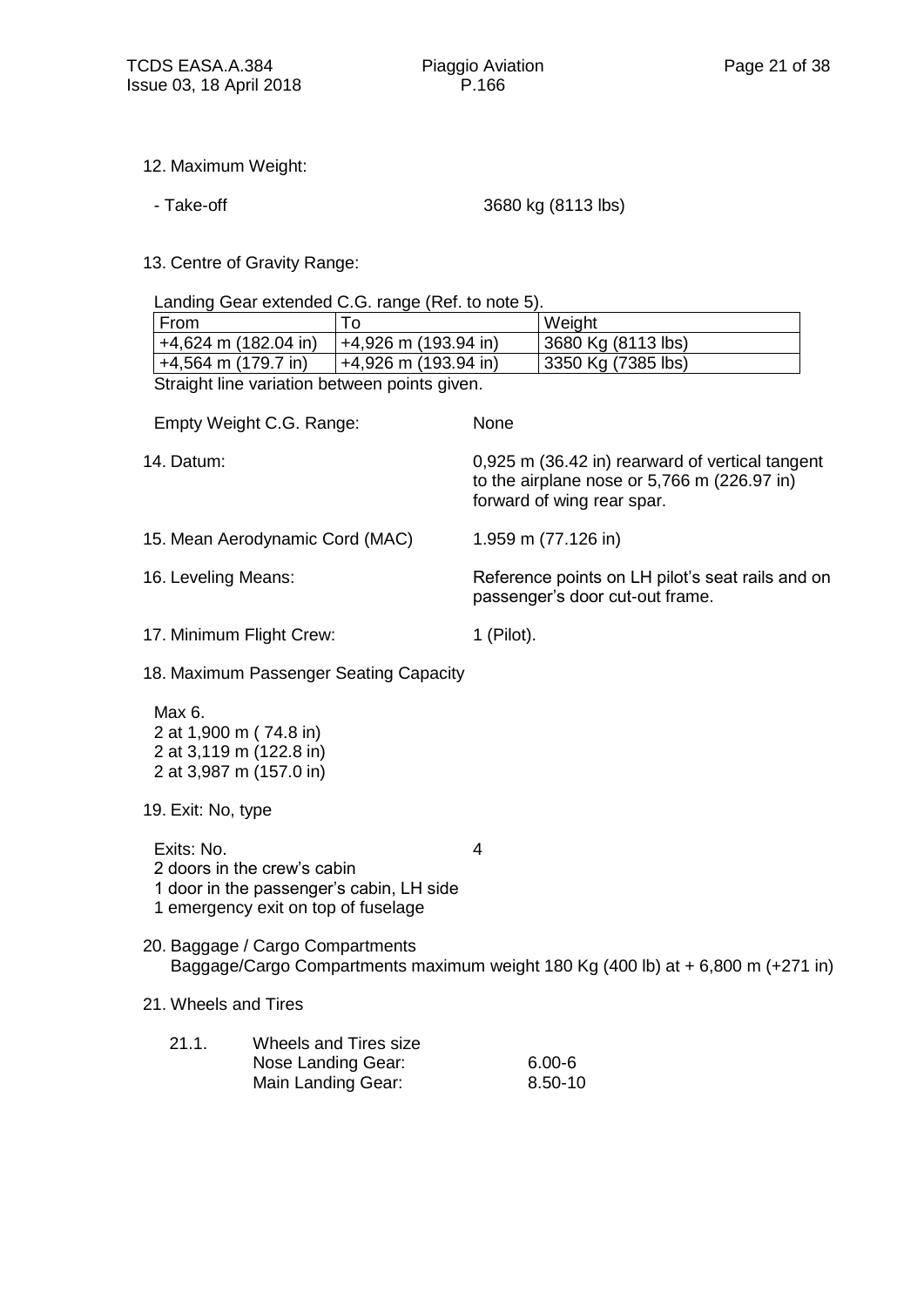#### **D.IV Operating and Servicing Instructions**

1. Aircraft Flight Manual PIAGGIO Report n. 6215, RAI/ENAC approval: February 27, 1969.

#### **D.V Notes**

- 1. Current weight and balance data, loading information, and a list of equipment included in empty weight must be provided for each airplane at the time of original certification. Basic empty weight includes:
	- Unusable fuel in wing tanks: 2,9 kg at 5,200 m
	- Unusable fuel in tip tanks: 4,2 kg at 5,070 m
	- Oil of lubricating system 6,8 Kg at +5,200 m (204.7 in).
- 2. The following placard must be displayed in clear view of the pilot:

"QUESTO VELIVOLO DEVE ESSERE IMPIEGATO COME UN VELIVOLO DI CATEGORIA NORMALE IN CONFORMITA' CON LE LIMITAZIONI DEL MANUALE DI VOLO DEL VELIVOLO. NON SONO AMMESSE MANOVRE ACROBATICHE, COMPRESA LA VITE".

"THIS AIRPLANE MUST BE OPERATED AS A NORMAL CATEGORY AIRPLANE IN COMPLIANCE WITH THE OPERATING LIMITATIONS CONTAINED IN THE AIRPLANE FLIGHT MANUAL. NO ACROBATIC MANEUVERS, INCLUDING SPINS, APPROVED."

All placards required by approved Airplane Flight Manuals must be installed in the correct position.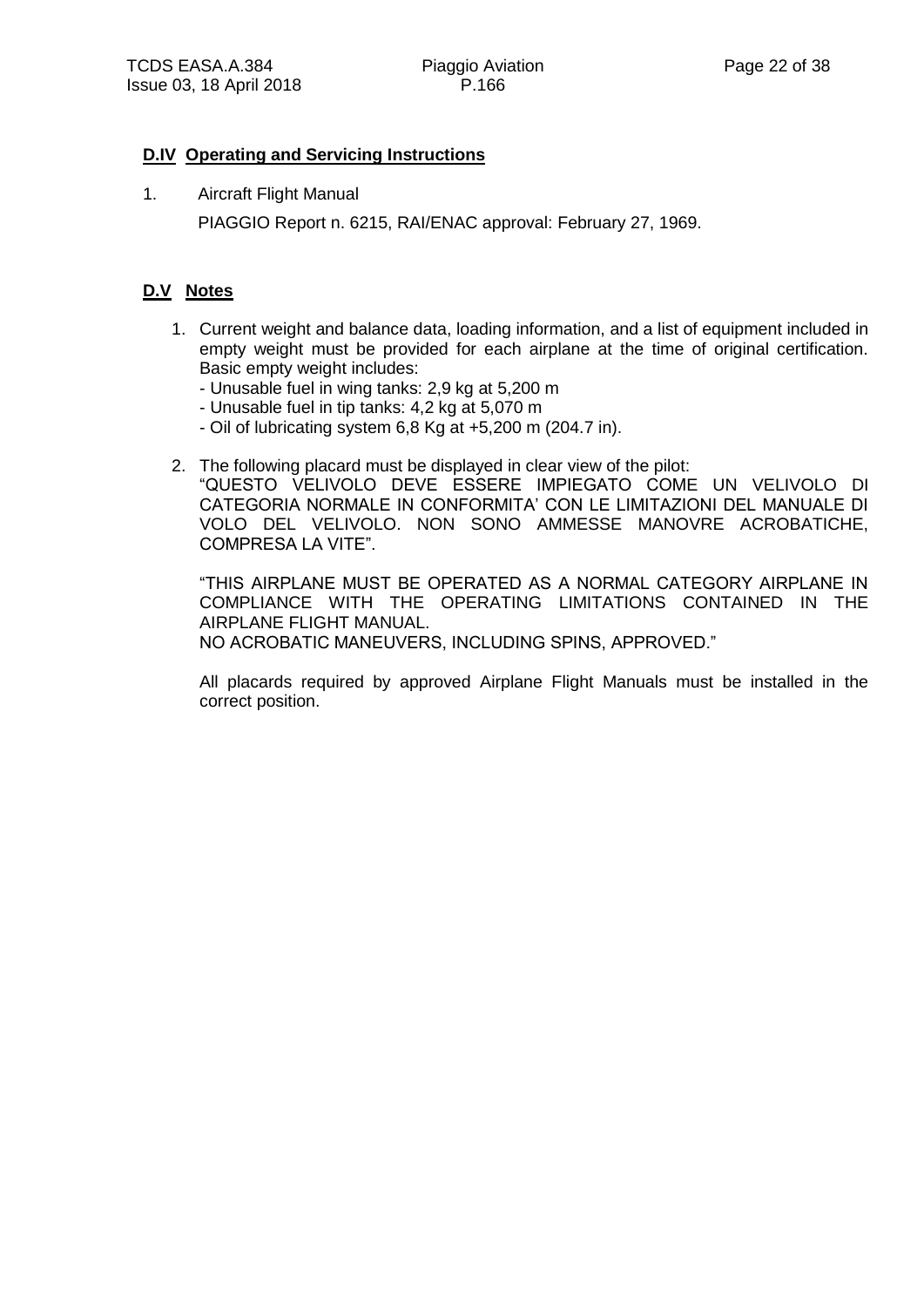# **SECTION E: P.166 DL3**

### **E.I. General**

Data Sheet No.: EASA.A.384

| 1. a) $Type$<br>b) Variant         | P.166<br>DL <sub>3</sub>                |
|------------------------------------|-----------------------------------------|
| 2. Airworthiness Category          | Normal                                  |
| 14. Type Certificate Holder:       | Piaggio Aviation SpA                    |
|                                    | Viale Generale Disegna 1                |
|                                    | 17038 – Villanova d'Albenga (SV), ITALY |
| 15. Manufacturer:                  | Piaggio Aero Industries SpA             |
|                                    | Viale Generale Disegna, 1               |
|                                    | 17038 Villanova d'Albenga (SV) - ITALY  |
| 3. Certification Application Date: | March 18, 1976                          |
| 4. The ENAC Certification Date:    | July 21, 1978                           |

5. The EASA Type Certificate replaces the ENAC Type Certificate No. A 394

#### **E.II Certification Basis**

- 1. Reference Date for determining the applicable requirements:
- 2. (reserved)
- 3. (reserved)
- 4. Airworthiness Requirements: CAR 3 dated May, 15 1956 and Amendments 3-1 and 3-2, plus the following paragraphs of FAR 23, including Amendments from 23-1 to 23-17: 23.155, .253, .335, .361(a)(3), .367, .371, .473(c), .629(e), from .901 to.1193 (subpart E), .1305, .1337, from .1441 to .1449, .1505, .1521, .1527, .1545, .1555, .1583, .1585.
- 5. Requirements elected to comply:

FAR 23: from 23.21 to 23.253, Amendment 23-17 (Subpart B): 23.1203, Amendment 23-18, 23.1353, Amendment 23-20, 23.1416 and 23.1419, Amendment 23-23. Refer to note 5.

| 6. EASA Special Conditions:         | none |
|-------------------------------------|------|
| 7. EASA Exemptions:                 | none |
| 8. EASA Equivalent Safety Findings: | none |
| 9. EASA Environmental Standards:    | none |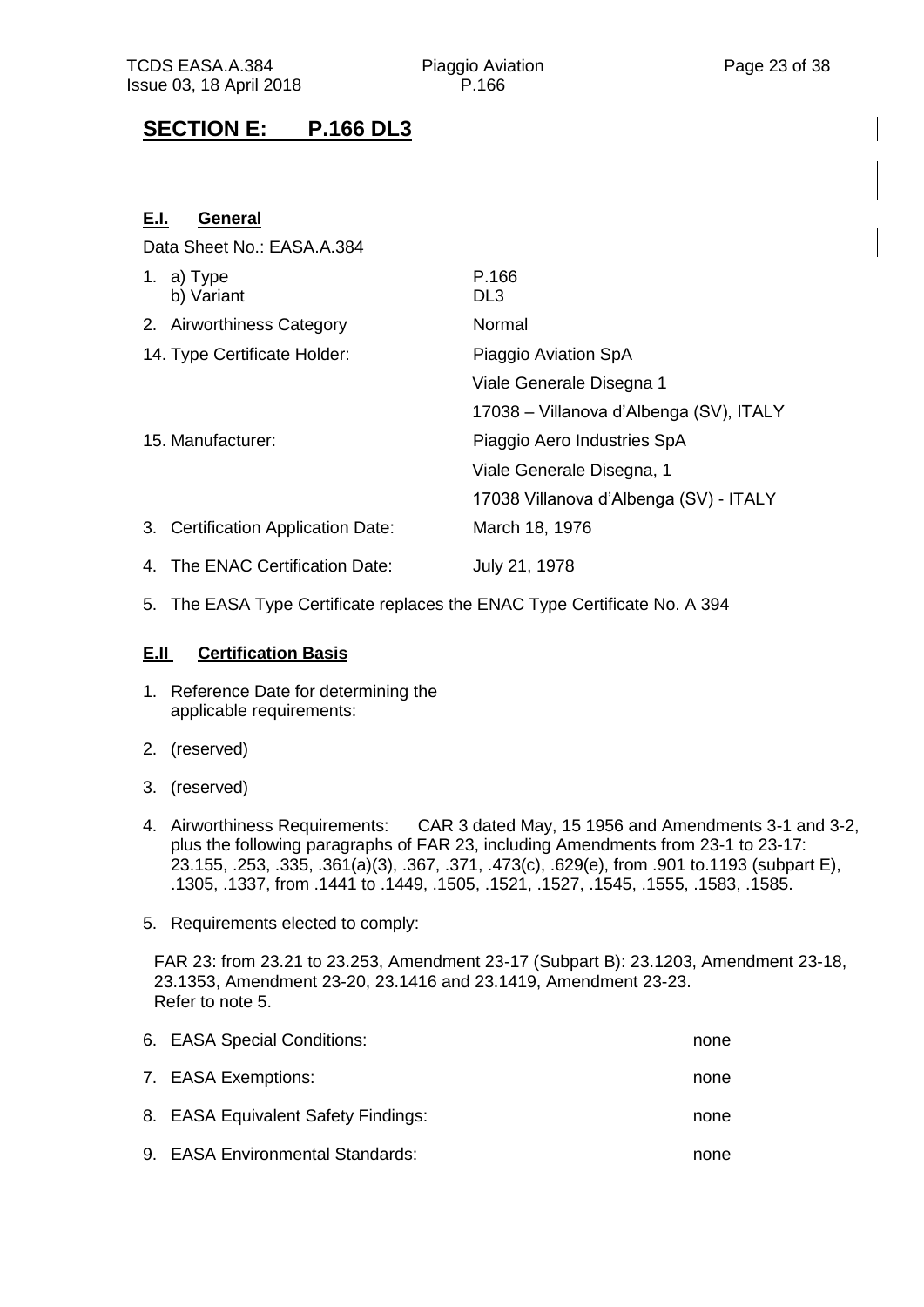#### **E.III Technical Characteristics and Operational Limitations**

- 1. Type Design Definition: Refer to PIAGGIO drawing n° 68-110036-8(--).
- 2. Description: The PIAGGIO P.166 DL3 is a bi-turboprop utility aircraft with a maximum seating capability of 11 people including crew. Refer to P.166 DL3 Airplane Flight Manual, PIAGGIO report n° 6390 or 6390A
- 3. Equipment: The basic required equipment as prescribed in the applicable airworthiness regulations (see Certification Basis) must be installed in the aircraft for airworthiness certification. In addition, the following items of equipment are required: Pre-stall indicator "Safe Flight Instrument Corp." Model S (Wing mounted detector mod.164).
- 4. Dimensions: Refer to P.166 DL3 Airplane Flight Manual, PIAGGIO report n° 6390 or 6390A.
- 5. Engines: No. 2

Model:2 AVCO Lycoming LTP 101-600 turboprop engines, or 2 AVCO Lycoming LTP 101-600A turboprop engines, or 2 AVCO Lycoming LTP 101-700A-1A turboprop engines.

5.1 Engine Limits

#### **LTP 101-600**

| <b>Operating Conditions</b> | Shaft<br>horsepo<br>wer<br>(HP) | <b>NG</b><br>Gas<br>Generator<br>Speed<br>(%) | <b>NP</b><br>Prop.<br>shaft<br>speed<br>(RPM) | דוו<br>Interstage<br>Temperature<br>$(^{\circ}C)$ |
|-----------------------------|---------------------------------|-----------------------------------------------|-----------------------------------------------|---------------------------------------------------|
| Takeoff (5 min)             | 599                             | 102.4                                         | 1950                                          | 763                                               |
| Max. continuous             | 565                             | 101.0                                         | 1950                                          | 740                                               |
| Starting Limits (12 sec.)   |                                 |                                               |                                               | 900                                               |
| Transient (12 sec.)         |                                 | 103.5                                         | 2032                                          | 843                                               |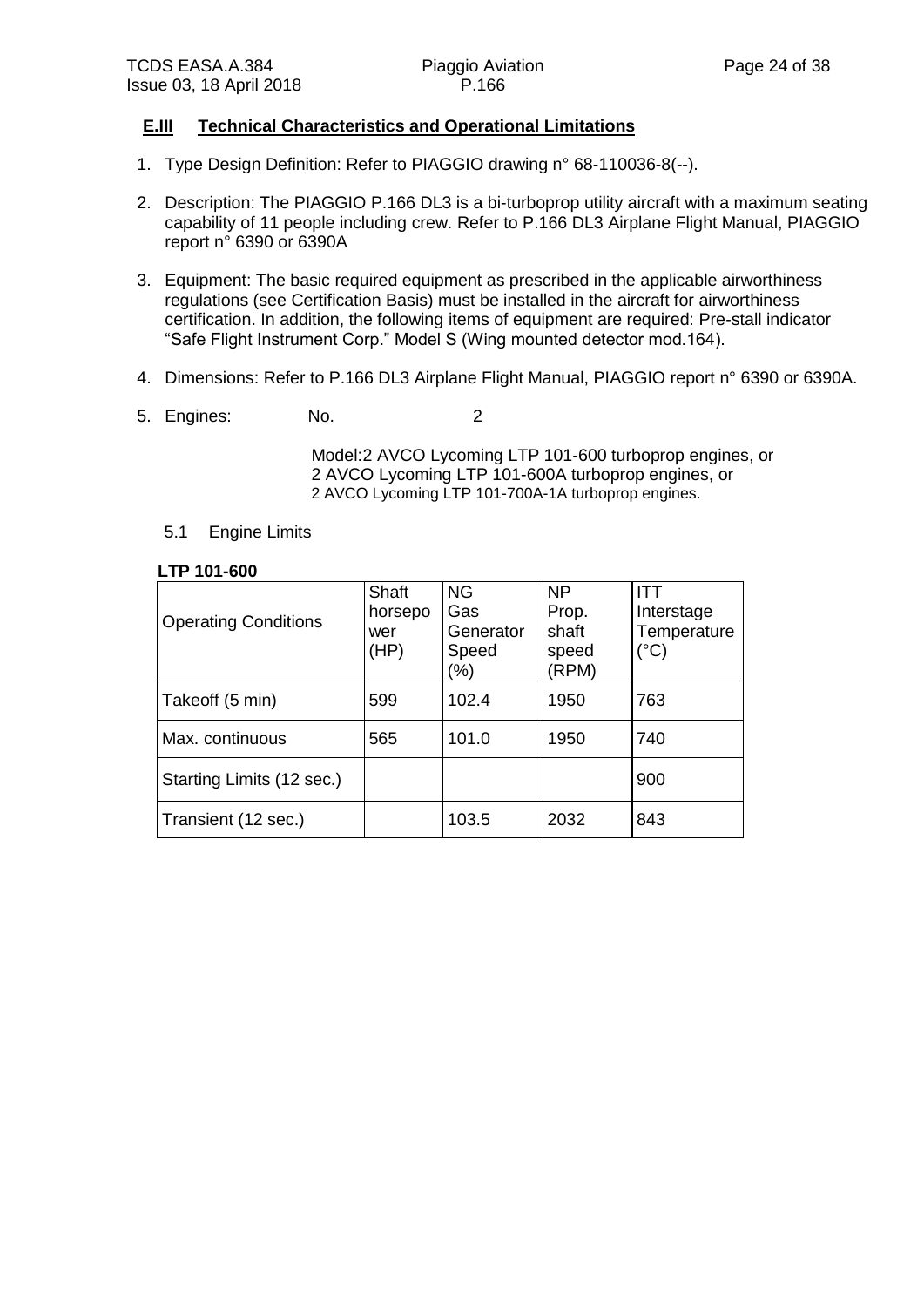#### **LTP 101-600A-1A**

| <b>Operating Conditions</b> | Shaft<br>horsepo<br>wer<br>(HP) | <b>NG</b><br>Generator<br>Speed<br>$(\%)$ | <b>NP</b><br>Prop.<br>shaft<br>speed<br>(RPM) | ITT<br>Interstage<br>Temperature<br>$(^{\circ}C)$ |
|-----------------------------|---------------------------------|-------------------------------------------|-----------------------------------------------|---------------------------------------------------|
| Takeoff (5 min)             | 599                             | 103.2                                     | 1950                                          | 782                                               |
| Max. continuous             | 565                             | 101.7                                     | 1950                                          | 763                                               |
| Starting Limits (12 sec.)   |                                 |                                           |                                               | 900                                               |
| Transient (12 sec.)         |                                 | 104.8                                     | 2032                                          | 843                                               |

#### **LTP 101-700A-1A**

| <b>Operating Conditions</b> | Shaft<br>horsepo<br>wer<br>(HP) | <b>NG</b><br>Gas<br>Generator<br>Speed<br>$(\% )$ | <b>NP</b><br>Prop.<br>shaft<br>speed<br>(RPM) | Interstage<br>Temperature<br>$(^{\circ}C)$ |
|-----------------------------|---------------------------------|---------------------------------------------------|-----------------------------------------------|--------------------------------------------|
| Takeoff (5 min)             | 599                             | 102.3                                             | 1950                                          | 782                                        |
| Max. continuous             | 599                             | 101.0                                             | 1950                                          | 763                                        |
| Starting Limits (12 sec.)   |                                 |                                                   |                                               | 900                                        |
| Transient (12 sec.)         |                                 | 104.8                                             | 2032                                          | 843                                        |

Oil Temperature TP 101-600, LTP 101-600A-1A, LTP 101-700A-1A

|   |              | Min for starting::<br>Ground Idle:<br>Flight Idle:<br>-<br>Max. continuous :<br>$\overline{\phantom{a}}$ | $-35 °C$ (min.)<br>$-35 °C \div 99 °C$<br>10 °C $\div$ 99 °C<br>20 °C $\div$ 99 °C         |
|---|--------------|----------------------------------------------------------------------------------------------------------|--------------------------------------------------------------------------------------------|
| 6 | Propellers:  | No.                                                                                                      | 2                                                                                          |
|   |              | Model:                                                                                                   | Hartzell<br>HC-B3TN-3DL with blades LT 10282-9.5R, or LT<br>10282H-9.5R, or LT 10282N-9.5R |
|   |              | Number of blades:                                                                                        | 3                                                                                          |
|   |              | 6.1 Sense of Rotation                                                                                    | Propellers rotate Clockwise in view of flight direction                                    |
|   | 6.2 Diameter |                                                                                                          | 2362 mm maximum, 2320 mm minimum                                                           |
|   | 6.3 Pitch    | Nominal pitch angle at 0,762 m (30 in) station                                                           |                                                                                            |
|   |              | - Max:                                                                                                   | $85.5^\circ$                                                                               |
|   |              | - Min (mechanical stop):                                                                                 | $20^{\circ}$                                                                               |
|   |              | - Reverse:                                                                                               | $-11^{\circ}$                                                                              |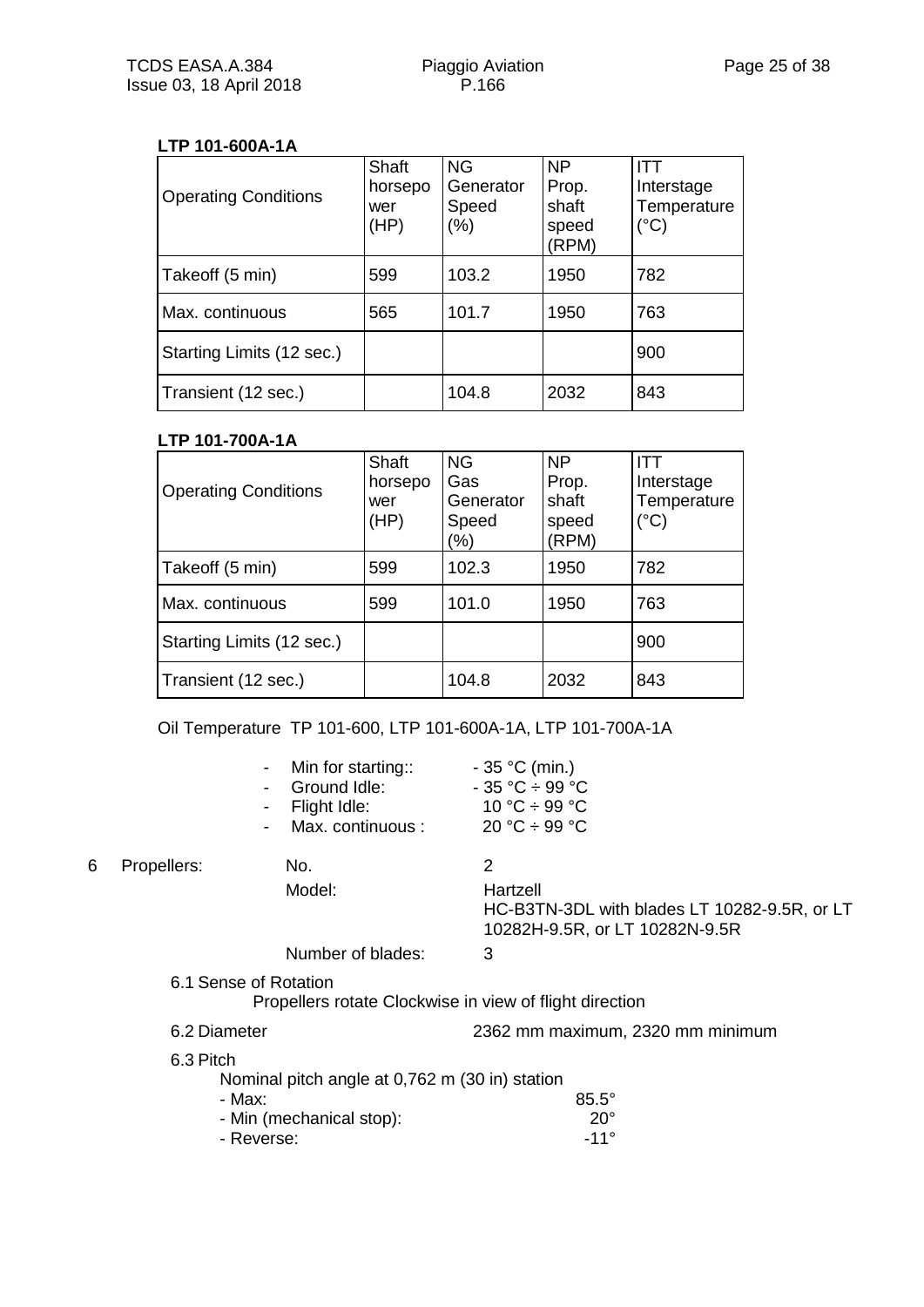#### 6.4 Propeller Limits

*-* No further reduction of the minimum diameter is allowed.

#### 7 Fluids:

7.1 Fuel

ASTM D 1655-70 Jet A, Jet A-1, Jet B MIL-T-5624 Grade JP 4, JP 5 MIL-T-83183 Grade JP 8

#### 7.2 Oil

MIL-L-7808; MIL-I-23699

#### 8 Fluid capacities

8.1 Fuel:

#### 8.1.1From S/N 465 to S/N 474):

| Tank       | Capacity |         | Usable |         | Arm   |       |
|------------|----------|---------|--------|---------|-------|-------|
|            | Lt       | US Gal. | Lt     | US Gal. | m     | in    |
| Main LH    | 214      | 56.5    | 187    | 49.4    | 5,320 | 209.4 |
| Main RH    | 214      | 56.5    | 187    | 49.4    | 5,320 | 209.4 |
| Tip LH     | 334      | 88.2    | 325    | 85.8    | 5,069 | 199.6 |
| $ $ Tip RH | 334      | 88.2    | 325    | 85.8    | 5,069 | 199.6 |
| Auxiliary  | 357      | 94.4    | 350    | 92.6    | 5,544 | 218.3 |

Refer to note 2 for unusable fuel data.

Refer to note 3 for auxiliary fuel system

<sup>8.1.2</sup>From S/N 475 and from S/N 465 to S/N 474 when modified as per document DMT 68-0001:

| Tank             | Capacity |         | Usable |         | Arm   |       |
|------------------|----------|---------|--------|---------|-------|-------|
|                  | Lt       | US Gal. | Lt     | US Gal. | m     | in    |
| Main LH          | 263      | 69.5    | 260    | 68.7    | 5,320 | 209.4 |
| Main RH          | 263      | 69.5    | 260    | 68.7    | 5,320 | 209.4 |
| Tip LH           | 331      | 87.5    | 328    | 86.7    | 5,069 | 199.6 |
| Tip RH           | 331      | 87.5    | 328    | 86.7    | 5,069 | 199.6 |
| Fuselage<br>tank | 232      | 61.3    | 231    | 61.0    | 5,408 | 199.6 |

Refer to note 2 for unusable fuel data.

8.2 Oil:

Oil Capacity: (From S/N 465 to S/N 468) Total quantity: 21 Lt (5.5 US Gal) at 5,200 m (204.7 in) with 17 Lt (4.5 US Gal) in oil tanks. (From S/N 469)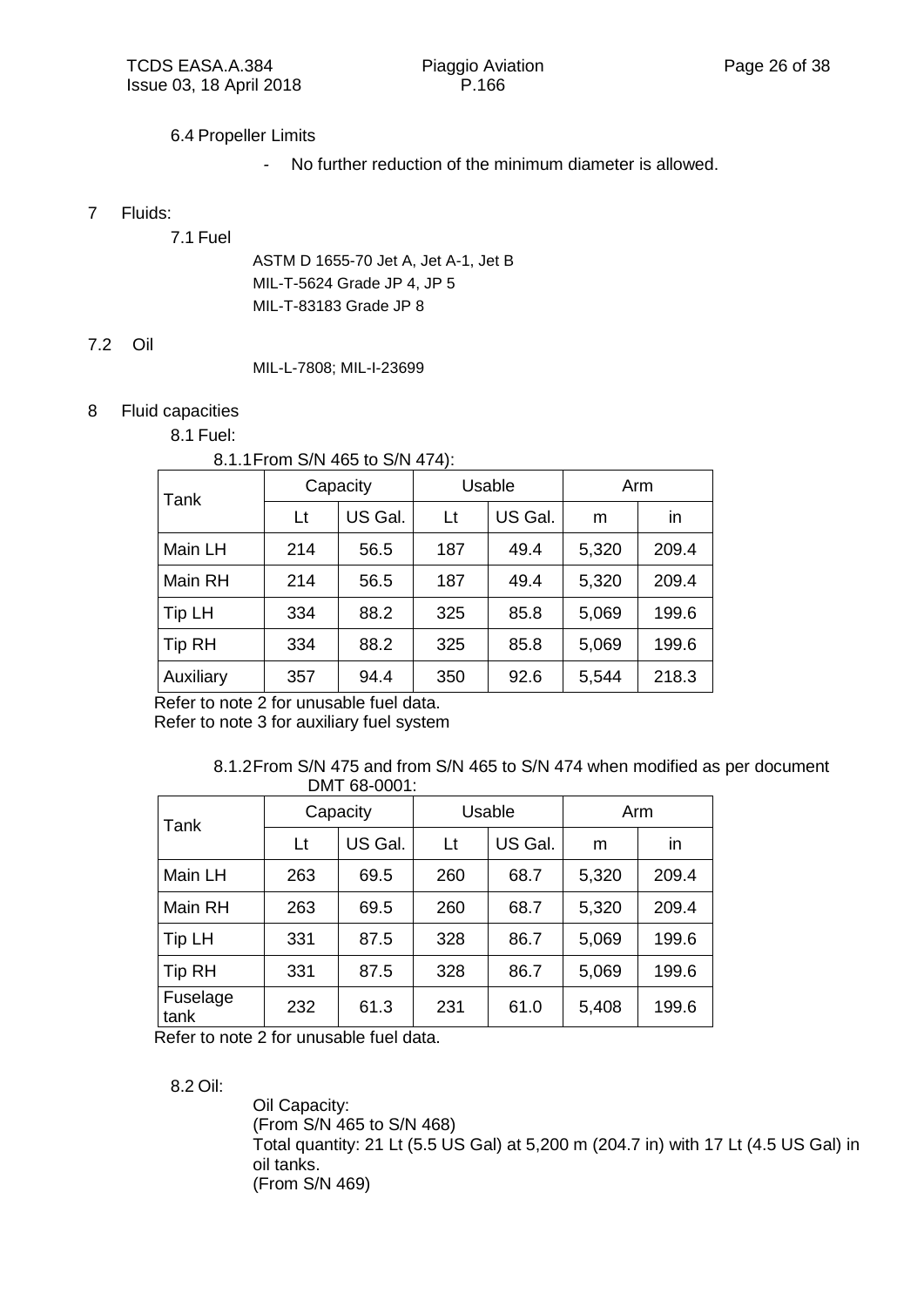Total quantity: 18 Lt (4.76 US Gal) at 5,200 m (204.7 in) with 12 Lt (3.17 US Gal) in oil tanks.

Refer to Note 2 for undrainable oil.

#### 9 Air Speeds:

| <b>SPEED</b>                 |                                                                                                          | <b>KCAS</b>                  |
|------------------------------|----------------------------------------------------------------------------------------------------------|------------------------------|
| $V_{MO}$                     | Maximum operating speed<br>Above 10.000 ft decreases of 4 KCAS every 1000 ft<br>$\overline{\phantom{a}}$ | 220<br>up to<br>10.000<br>ft |
| $V_A$                        | Max maneuvering speed at max take off weight                                                             | 157                          |
| $V_{FE}$                     | Max. flap extended speed, for all flap settings                                                          | 140                          |
| $V_{LE}$                     | and Max landing gear extended and operating speed                                                        | 144                          |
| V <sub>LO</sub><br>$V_{MCA}$ | Minimum control speed                                                                                    | 89                           |

#### 10 Maximum Operating Altitude: 7315 m / 24000 ft

#### 11 All-weather Capability:

The airplane is approved for day and night VFR, IFR operation and flight into known icing condition, provided that the appropriate equipment per AFM is installed and operating.

12 Maximum Weight:

from S/N 465 to S/N 474

| - Taxi and ramp | 4320 kg (9524 lbs) |
|-----------------|--------------------|
| - Take-off      | 4300 kg (9480 lbs) |
| - Landing       | 3800 kg (8377 lbs) |
| - Zero Fuel     | 3800 kg (8377 lbs) |

From S/N 475 and from S/N 465 to S/N 474 when modified as per document DMT 68-0001

| - Taxi and ramp | 4320 kg (9524 lbs) |
|-----------------|--------------------|
| - Take-off      | 4300 kg (9480 lbs) |
| - Landing       | 4085 kg (9007 lbs) |
| - Zero Fuel     | 3800 kg (8377 lbs) |

13 Centre of Gravity Range:

Landing Gear extended C.G. range

| From                                         | To                     | Weight                      |  |  |  |
|----------------------------------------------|------------------------|-----------------------------|--|--|--|
| $+4,696$ m (184.9 in)                        | $+4,868$ m (191.65 in) | 4300 Kg (9480 lbs)          |  |  |  |
| $+4,653$ m (183.17 in)                       | 44,927 m (193.97 in)   | 3800 Kg (8377 lbs)          |  |  |  |
| $+4,574$ m (180.08 in)                       | +4,927 m (193.97 in)   | 3400 Kg (7495 lbs) and less |  |  |  |
| Straight line variation between points given |                        |                             |  |  |  |

Straight line variation between points given.

Empty Weight C.G. Range: None

14 Datum:

5.766 m (226.97 in) forward of centre line wing rear spar.

15 Mean Aerodynamic Cord (MAC) 1.959 m (77.126 in)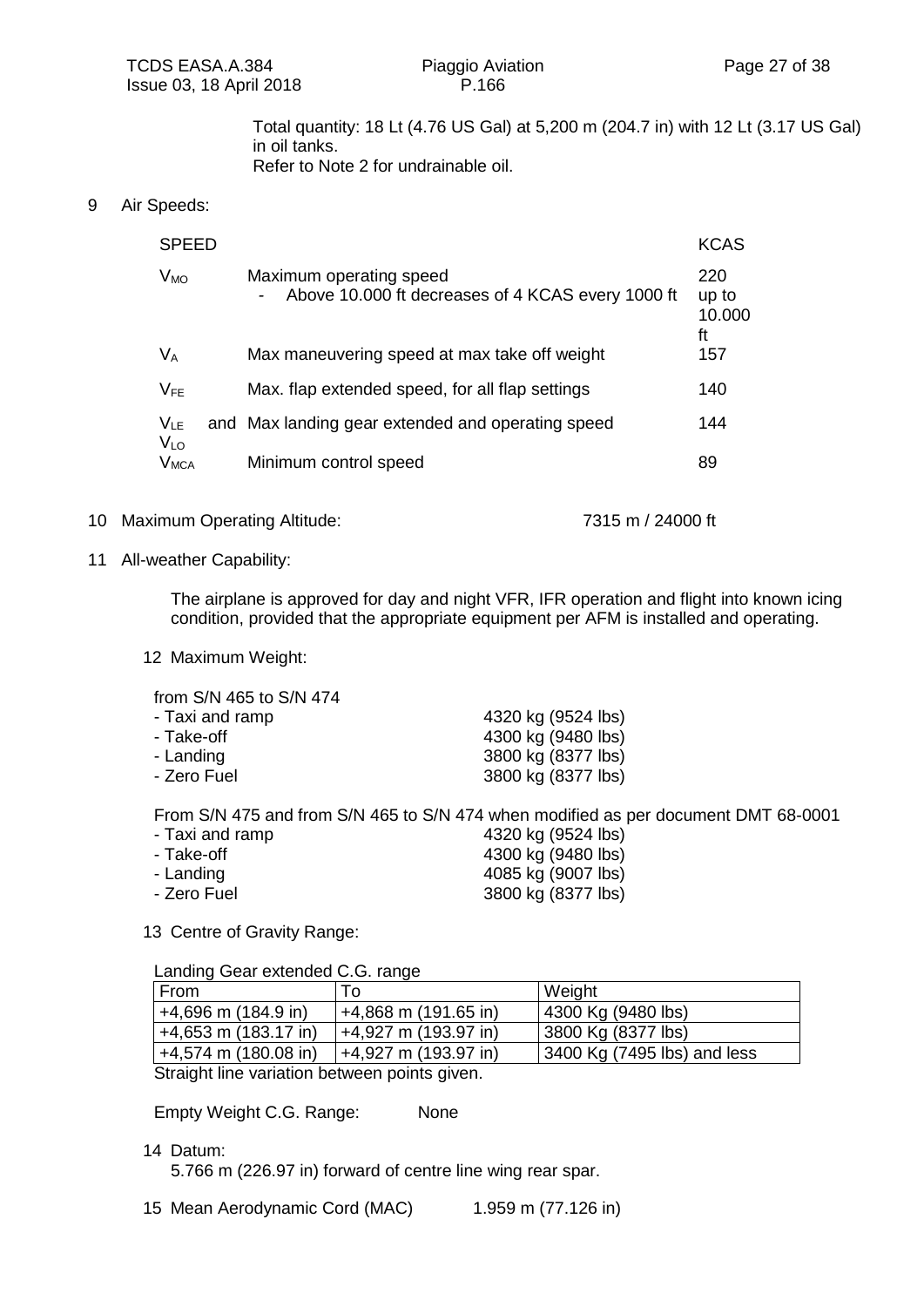16 Leveling Means: The Reference points on passenger's seat rails.

17 Minimum Flight Crew: 1 (Pilot)

18 Maximum Passenger Seating Capacity

Max 10. 2 at 1,905 m ( 75.0 in) 2 at 2,670 m (105.0 in) 1 at 3,124 m (123.0 in) 1 at 3,600 m (142.0 in) 2 at 4,089 m (161.0 in) 2 at 4,826 m (190.0 in) Refer to Note 4 for other passenger seating configurations.

19 Exit: No. Type

Exits: No. 4 2 doors in the crew's cabin 1 door in the passenger's cabin, LH side 1 emergency exit in the passenger's cabin, RH side

20 Baggage / Cargo Compartments Baggage/Cargo Compartments maximum weight 180 Kg (400 lb) at + 6,800 m (+ 271.0 in)

#### 21 Wheels and Tyres

| 21.1 | <b>Wheels</b>      |            |
|------|--------------------|------------|
|      | Nose Landing Gear: | $6.00 - 6$ |
|      | Main Landing Gear: | 8.50-10    |

21.2 Tyres:

Nose Landing Gear Tyre Size:

- From S/N 465 to S/N 474: 6.00-6, 6 PR, tube type

- From S/N 475 and from S/N 465 to S/N 474 when modified as per document DMT 68- 0001 6.00-6, 8 PR, tubeless

Main Landing Gear Tyre Size:

- From S/N 465 to S/N 474: 8.50-10, 10 PR, tube type

- From S/N 475 and from S/N 465 to S/N 474 when modified as per document DMT 68- 0001 8.50-10, 10 PR, tubeless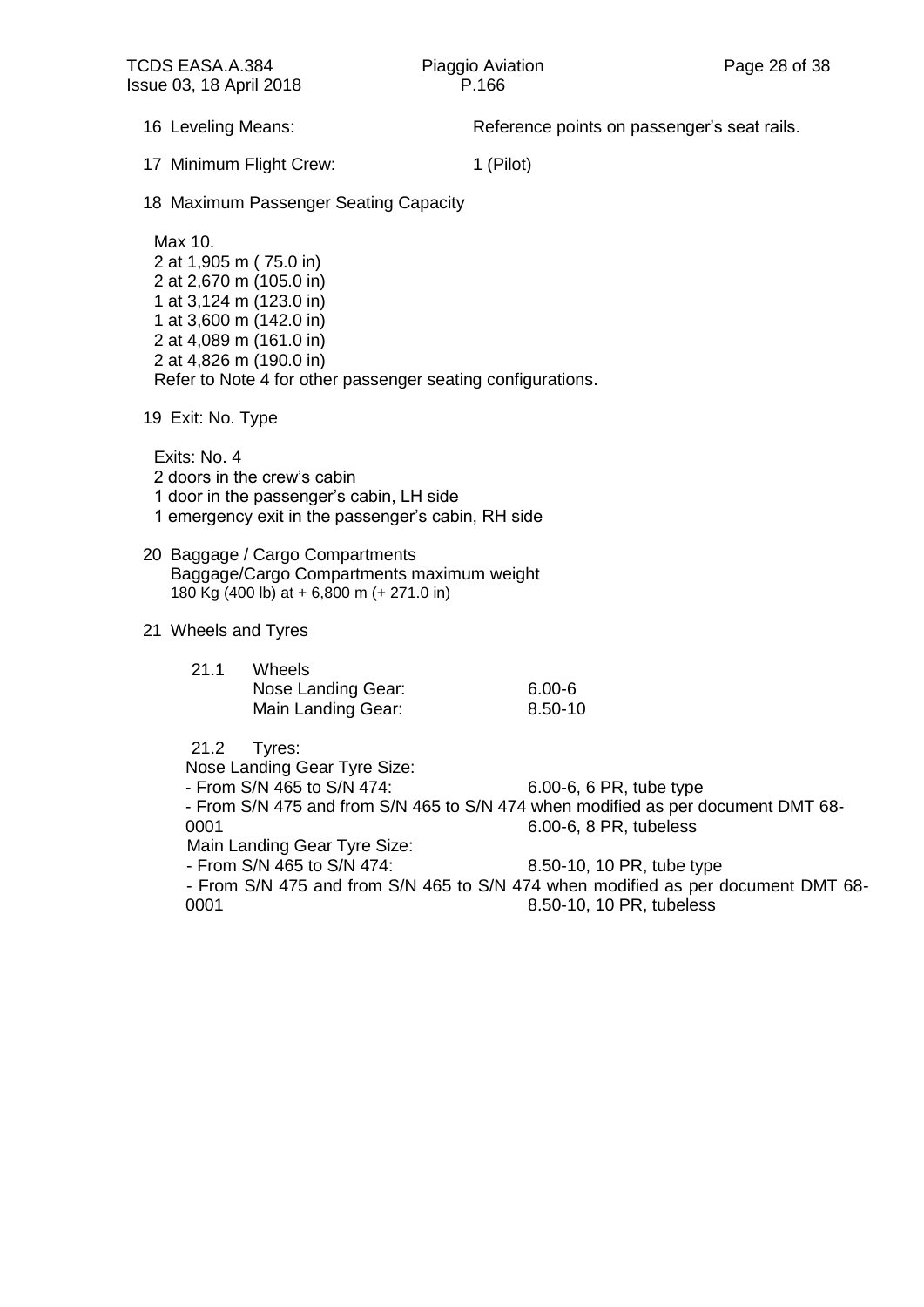#### **E.IV Operating and Servicing Instructions**

1. Aircraft Flight Manual

From S/N 465 to S/N 474: PIAGGIO Report n. 6390;RAI/ENAC approval: letter 149.493/T dated July 21 1978; From S/N 475 and from S/N 465 to S/N 474 when modified as per doc. DMT 68-0001: PIAGGIO Report n. 6390 A; RAI/ENAC approval: letter 226.007/T dated December 20 1986

- 2. Maintenance Manual: Report No. 9089A "P.166 DL3 Manuale di Manutenzione - Cap. 5 - Scadenze ed Ispezioni"
- 3. Structural Repair Manual "P.166 DL3 Manuale delle Riparazioni Strutturali" – PIAGGIO Report n. 9093.
- 4. Service Letters/ Service Bulletins none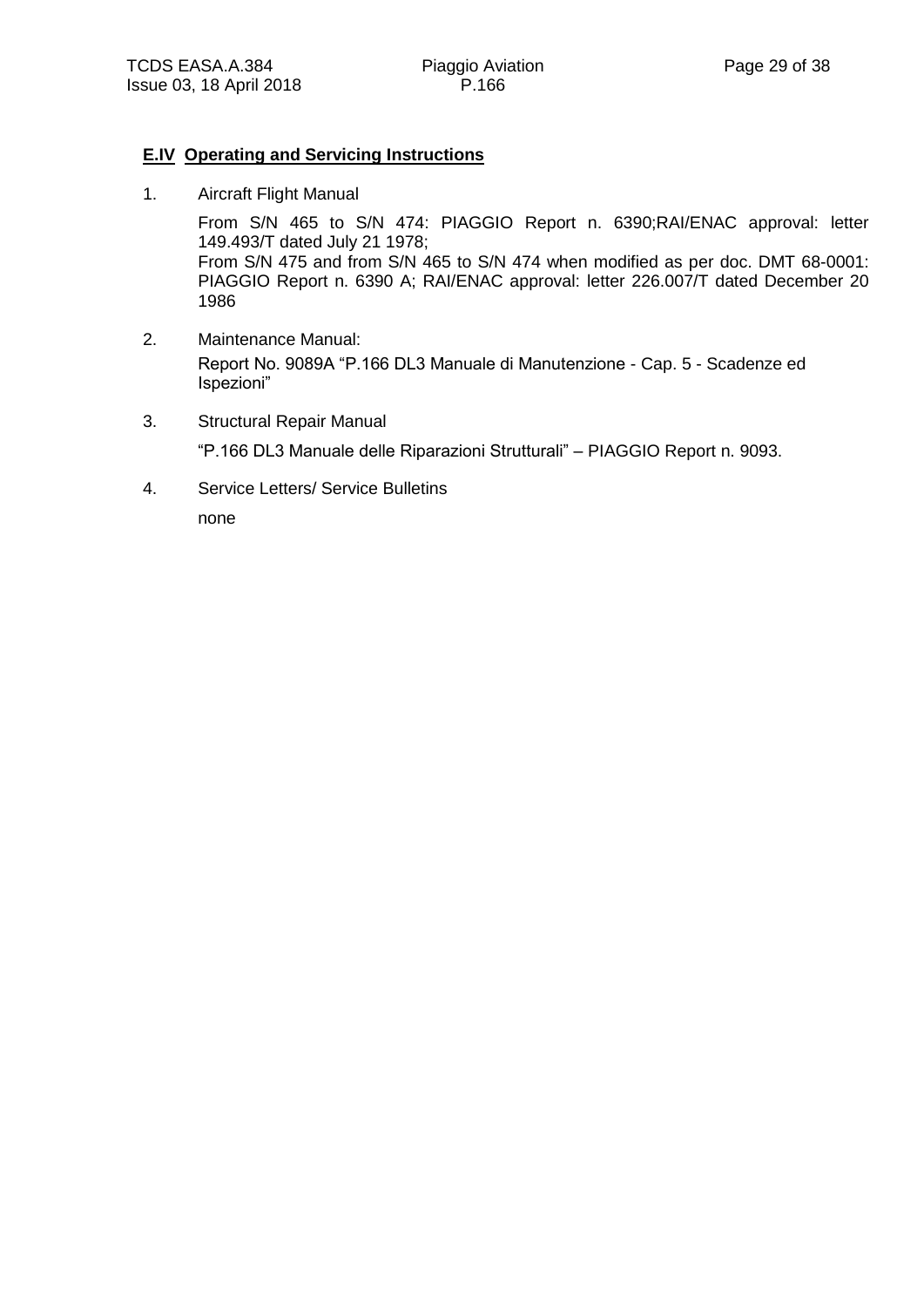## **E.V Notes**

- 1. Applicable serial numbers for P.166 DL3: from s/n 465 to s/n 603.
- 2. Current weight and balance data, loading information, and a list of equipment included in empty weight must be provided for each airplane at the time of original certification. Basic empty weight includes:

P.166DL3 (from S/N 465 to S/N 468)

- Oil of lubricating system 20 Kg (44 lbs) at 5,200 m (204.7 in), with 3 Kg (6.6 lbs) being undrainable

P.166DL3 (from S/N 469)

- Oil of lubricating system 17 Kg (38 lbs) at 5,200 m (204.7 in), with 3 Kg (6.6 lbs) being undrainable

P.166DL3 (from S/N 465 to S/N 474)

- Unusable fuel 58 Kg (127 lbs ) at 5,320 m (206.5 in)

- P.166DL3 (from S/N 475 and from S/N 465 to S/N 474 when modified as per document DMT 68-0001

- Unusable fuel 8,9 Kg (19.6 lbs) with 7,80 Kg (17.2 lbs) at 5,474 m (215.5 in) 0,36 Kg (0.8 lbs) at 5,070 m (199.6 in) 0,72 Kg (1.6 lbs) at 5,408 m (212.9 in).

- 3. When supplementary fuel tanks (PIAGGIO drawing 68-101118-801) are installed, the related Supplement must be attached to the Airplane Flight Manual.
- 4. Other approved cabin layouts for the model P.166 DL3: no. of seats: 8 (2 at + 1,905 m; 1 at + 2,921 m; 1 at +3,600 m; 2 at +4,090 m; 2 at + 4,826 m).

Other approved cabin layouts are indicated in the Airplane Flight Manual.

- 5. P.166 DL3 Model is approved for flight in known icing condition provided that the equipment reported in the Airplane Flight Manual at the paragraph "Flight in known flight condition" are installed and operational.
- 6. The following placard must be displayed in clear view of the pilot: "QUESTO VELIVOLO DEVE ESSERE IMPIEGATO COME UN VELIVOLO DI CATEGORIA NORMALE IN CONFORMITA' CON LE LIMITAZIONI DEL MANUALE DI VOLO DEL VELIVOLO. NON SONO AMMESSE MANOVRE ACROBATICHE, COMPRESA LA VITE".

"THIS AIRPLANE MUST BE OPERATED AS A NORMAL CATEGORY AIRPLANE IN COMPLIANCE WITH THE OPERATING LIMITATIONS CONTAINED IN THE AIRPLANE FLIGHT MANUAL. NO ACROBATIC MANEUVERS, INCLUDING SPINS, APPROVED."

All placards required by approved Airplane Flight Manuals must be installed in the correct position.

- 7. On the P.166 DL3 Model the engine air-bleed air conditioning system (PIAGGIO Drawing n. 68-703560) can be installed. When the system is installed, the related Supplement must be attached to the Airplane Flight Manual.
- 8. On the P.166 DL3 airplanes, from s/n 465 to s/n 474, the nose wheel steering system (Messier) (PIAGGIO Drawing n. 68-403050-351) can be installed. When the system is installed, the related Supplement must be attached to the Airplane Flight Manual. The system is a basic equipment from s/n 475 and following.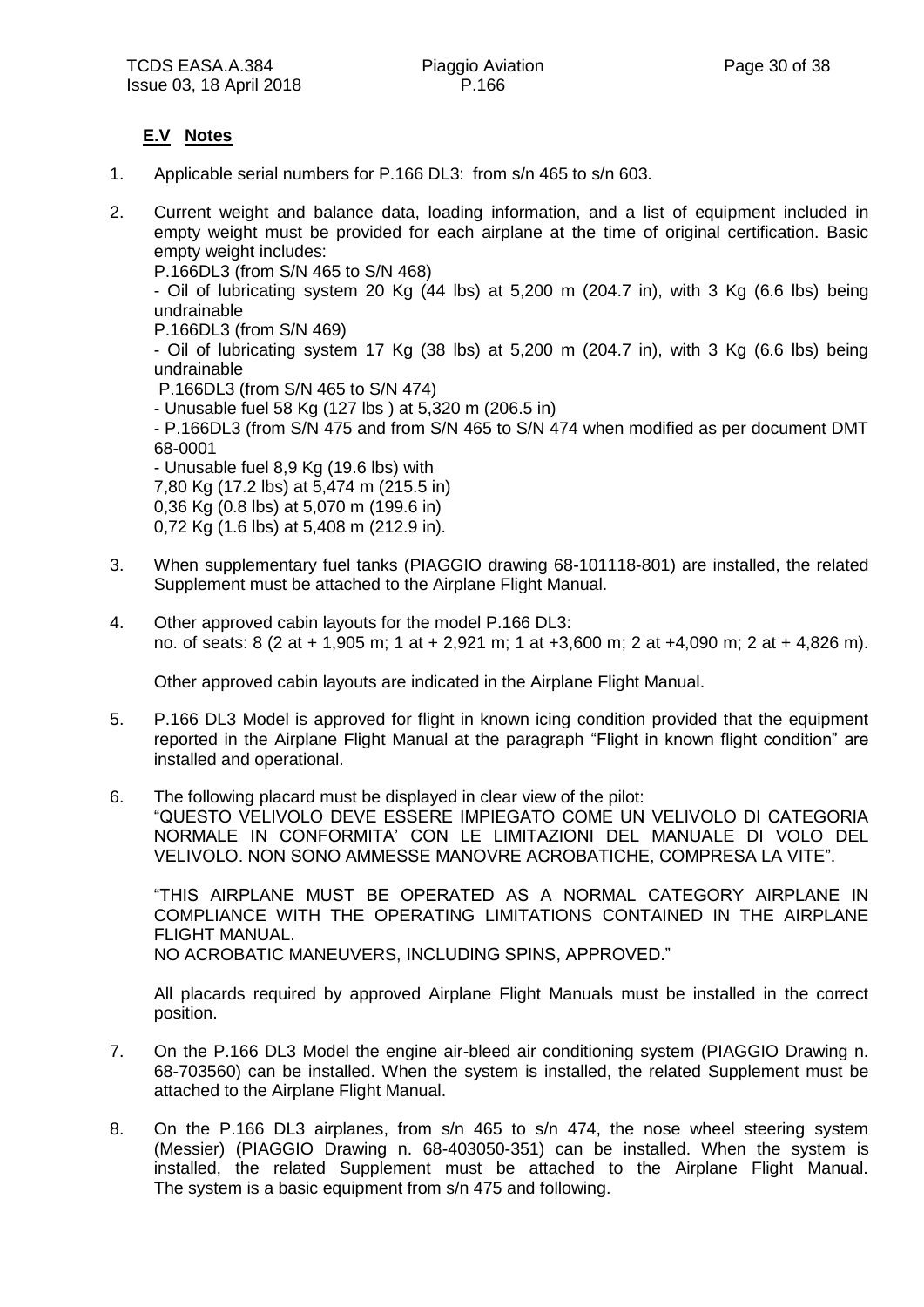9. The airplane configuration of the P.166 DL3 is identified in the latest revision of PIAGGIO Report No. DL3-CNF-0000-00284.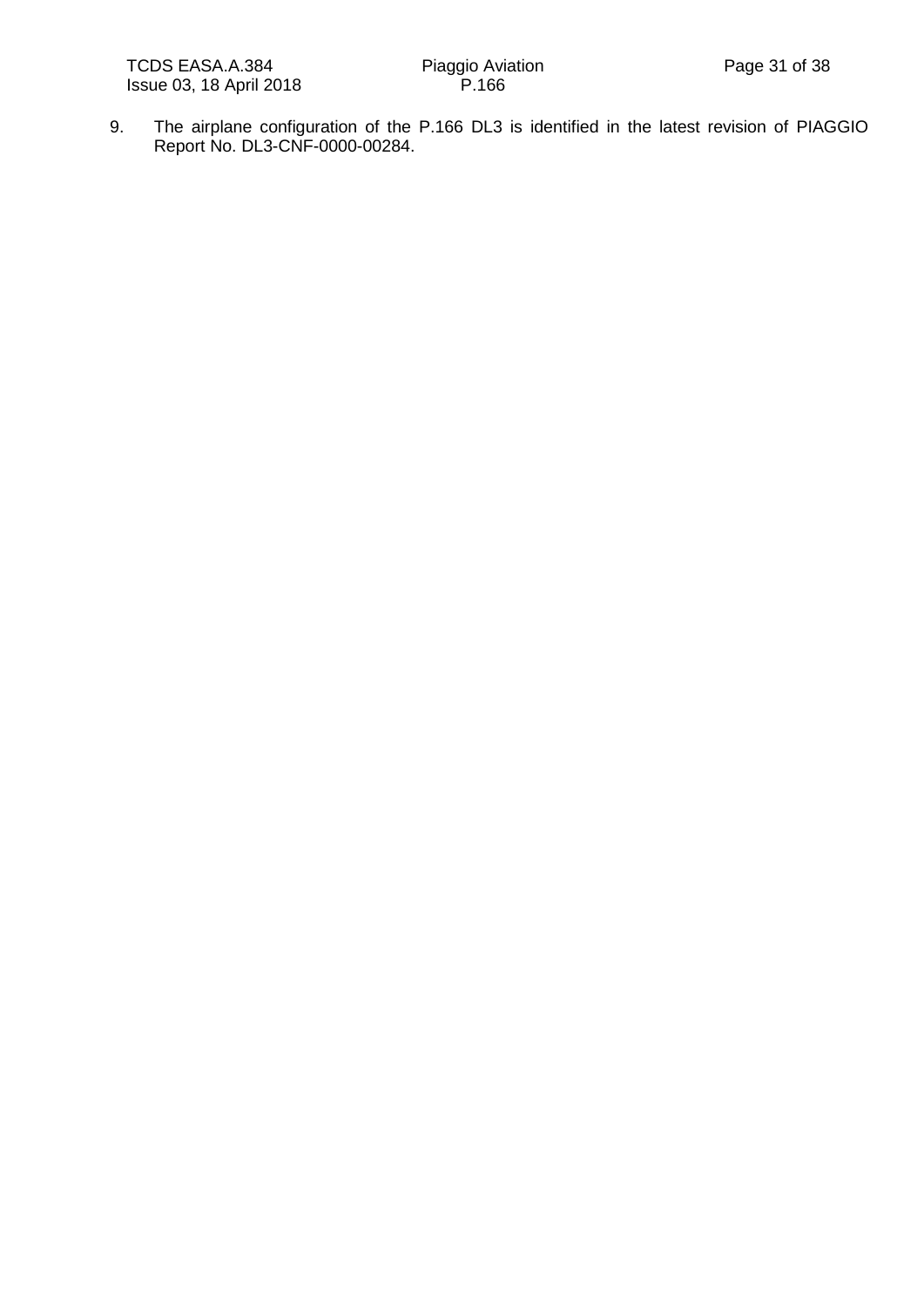# **SECTION F: P.166 DP1**

### **F.I. General**

Data Sheet No.: EASA.A.384

| 1. a) Type<br>b) Variant           | P.166<br>DP <sub>1</sub>                |
|------------------------------------|-----------------------------------------|
| 2. Airworthiness Category          | Normal                                  |
| 16. Type Certificate Holder:       | Piaggio Aviation SpA                    |
|                                    | Viale Generale Disegna 1                |
|                                    | 17038 – Villanova d'Albenga (SV), ITALY |
| 17. Manufacturer:                  | Piaggio Aero Industries SpA             |
|                                    | Viale Generale Disegna, 1               |
|                                    | 17038 Villanova d'Albenga (SV) - ITALY  |
| 3. Certification Application Date: | Nov. 03, 1997, renewed Nov. 21, 2002    |
| 4. The ENAC Certification Date:    | December 23, 2002                       |

5. The EASA Type Certificate replaces the ENAC Type Certificate No. A 394

#### **F.II Certification Basis**

- 1. Reference Date for determining the Nov. 03, 1997, renewed Nov. 21, 2002 applicable requirements:
- 2. (reserved)
- 3. (reserved)
- 4. Airworthiness Requirements: CAR 3 dated May, 15 1956 including Amendments 3-1 and 3-2, and the requirements of the following paragraphs of FAR 23, including Amendments from 23-1 to 23-17: from 23.21 to .253 (Subpart B), .335, .361(a)(3), .367, .371, .473(c), .629(e), from .901 to .1193 (Subpart E), .1203 (amdt.18), .1305, .1337, .1353(amdt.20), .1416(amdt.23), .1419(amdt.23), from .1441 to .1461, .1505, .1507, .1513, .1521, .1527, .1545, .1555, .1583, .1585; the requirements of the following paragraphs of JAR 23,Ed. March, 11 1994: 23.1, .3, from .471 to .511, .572(a), .629(i), .677, from .721 to .745, .779, .781, .853, .863, .903, .905, .929, from .951 to 979, .1093, from .1301 to 1322, .1325, .1327, .1329, .1335, .1337, .1353(g), .1357(b), .1365, .1401, .1431, .1519, .1547, .1553.
- 5. Requirements elected to comply: PIAGGIO elects to comply with the following paragraphs of JAR 23,Ed. March, 11 1994: 23.33, from .361 to .371, .901, from .907 to .925, from .933 to .943, from .991 to .1091, from .1095 to .1203, .1323, .1331, from .1351 to .1361, .1367, .1381, .1411, .1413, .1415, .1435, 1437, .1461, .1521, from .1541 to .1545, .1549, .1551, from .1555 to .1567, .1583(b), and with the following paragraph of EASA CS-23, dated 23/11/2003: 23.1529.
- 6. Special Conditions: HIRF (rif.: CRI F-01 issue 2), Lightning (rif.: CRI F-02 issue 2), Certification for flight in icing condition (rif.: CRI F-03 issue 5).
- 7. EASA Exemptions: N.A.
- 8. Equivalent Level of Safety: JAR 23.1305 (g) (rif.: CRI E-01 issue 3).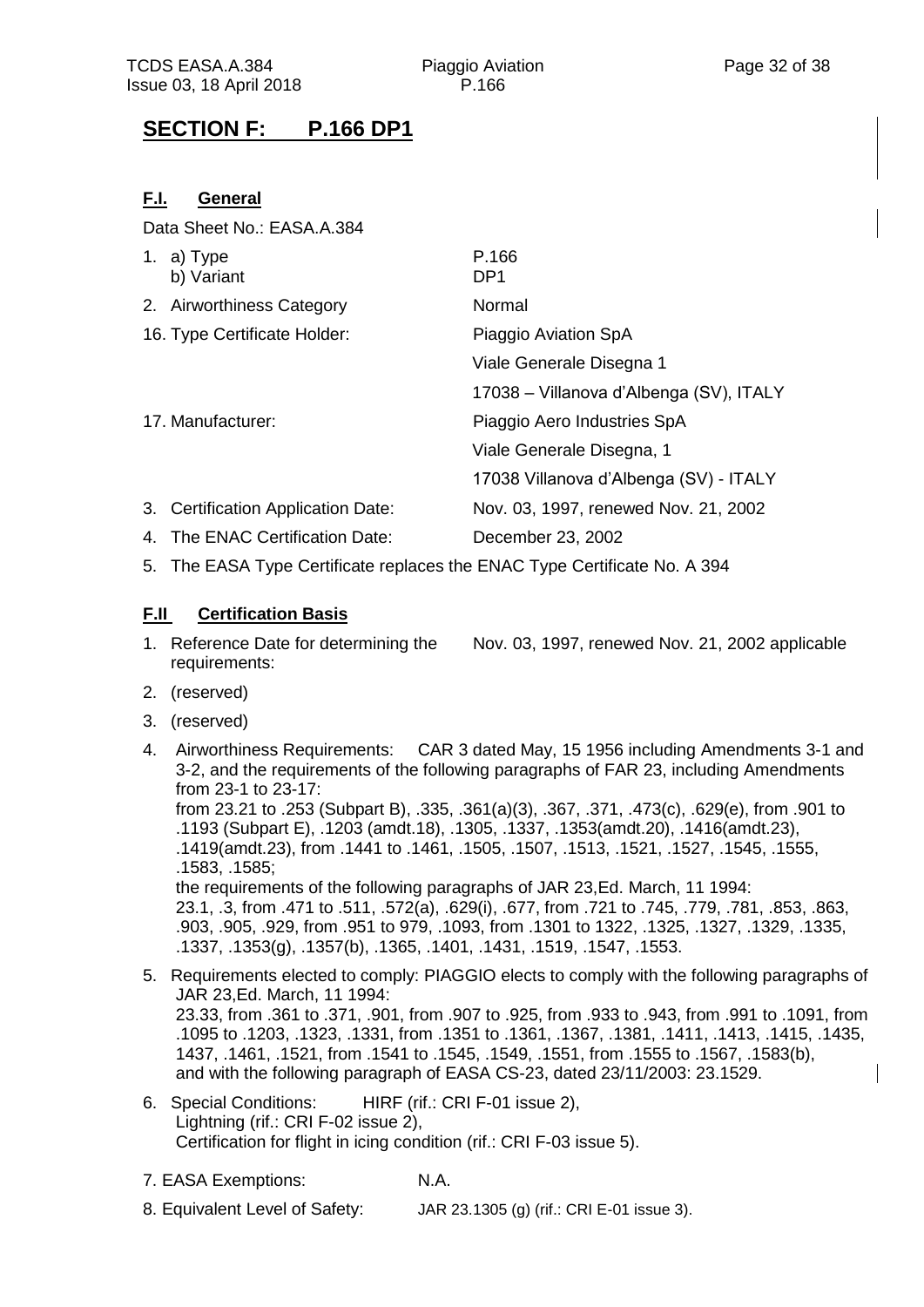9. EASA Environmental Standards: Noise: ICAO Annex 16, Ed. 1993, Vol. I, Chapt. 10. Emissions: ICAO Annex 16, Vol. II, Ed. 1993, Part II, Chapt. 2 (fuel venting)

#### **F.III Technical Characteristics and Operational Limitations**

- 1. Type Design Definition: The configuration 'Basica Civile' P/N 70-110201-801 is identified by the PIAGGIO report n° 5037. The mission configuration 'Maritime Surveillance Anti-smuggle (VMA)', P/N 70-110202 is identified by the PIAGGIO report n° DP1-CNF-0000-00483 for aircraft modified according to the document DMT 70-0003.
- 2. Description: The DP1 differs from the DL3 model in the following:
	- New engines P&WC PT6A-121;
	- $-$  Improved landing gear structure to cope with new take-off and landing weights;
	- Structural improvements and new ventral fins;
	- New 3-axis electrical trim system;
	- New Collins Pro-Line II Avionics;
	- Changes in fuel system;
	- New heating system;
	- New pitot/static system;
	- Improvements in interiors and cabin systems;
	- Changes in electrical generation and distribution system. Refer to the PIAGGIO report n° 6634 'P.166 DP1 - Design Specification'.
- 3. Equipment: The basic required equipment as prescribed in the applicable airworthiness regulations (see Certification Basis) must be installed in the aircraft for airworthiness certification. In addition, the following items of equipment are required: Pre-stall indicator "Safe Flight Instrument Corp." Model S (Wing mounted detector mod.164
- 4. Dimensions: Refer to PIAGGIO report n° 6634 "P.166 DP1 Design Specification"
- 5. Engines: No. 2 Model: Pratt & Whitney of Canada PT6A-121 turboprop engines.
	- 5.1. Engine Limits

| <b>Operating Conditions</b> | Shaft<br>horsepo<br>wer<br>(HP) | <b>NG</b><br>Gas<br>Generator<br>Speed<br>(%) | Torque<br>$(tt*lbs)$ | <b>NP</b><br>Prop.<br>shaft<br>speed<br>(RPM) | ITT<br>Interstage<br>Temperature<br>$(^{\circ}C)$ |
|-----------------------------|---------------------------------|-----------------------------------------------|----------------------|-----------------------------------------------|---------------------------------------------------|
| Takeoff and max. cont. (5   |                                 |                                               |                      |                                               |                                                   |
| min)                        | 615                             | 101.6                                         | 1710                 | 1900                                          | 725                                               |
| Max. climb                  | 600                             | 101.6                                         | 1660                 | 1900                                          | 710                                               |
| Max. cruise                 | 550                             | 101.6                                         | 1525                 | 1900                                          | 685                                               |
| Starting Limits (2 sec.)    |                                 |                                               |                      |                                               | 1090                                              |
| Transient (2 sec.)          |                                 | 102.6                                         | 2200                 | 2090                                          | 825                                               |

#### **PT6A-121**

Oil Temperature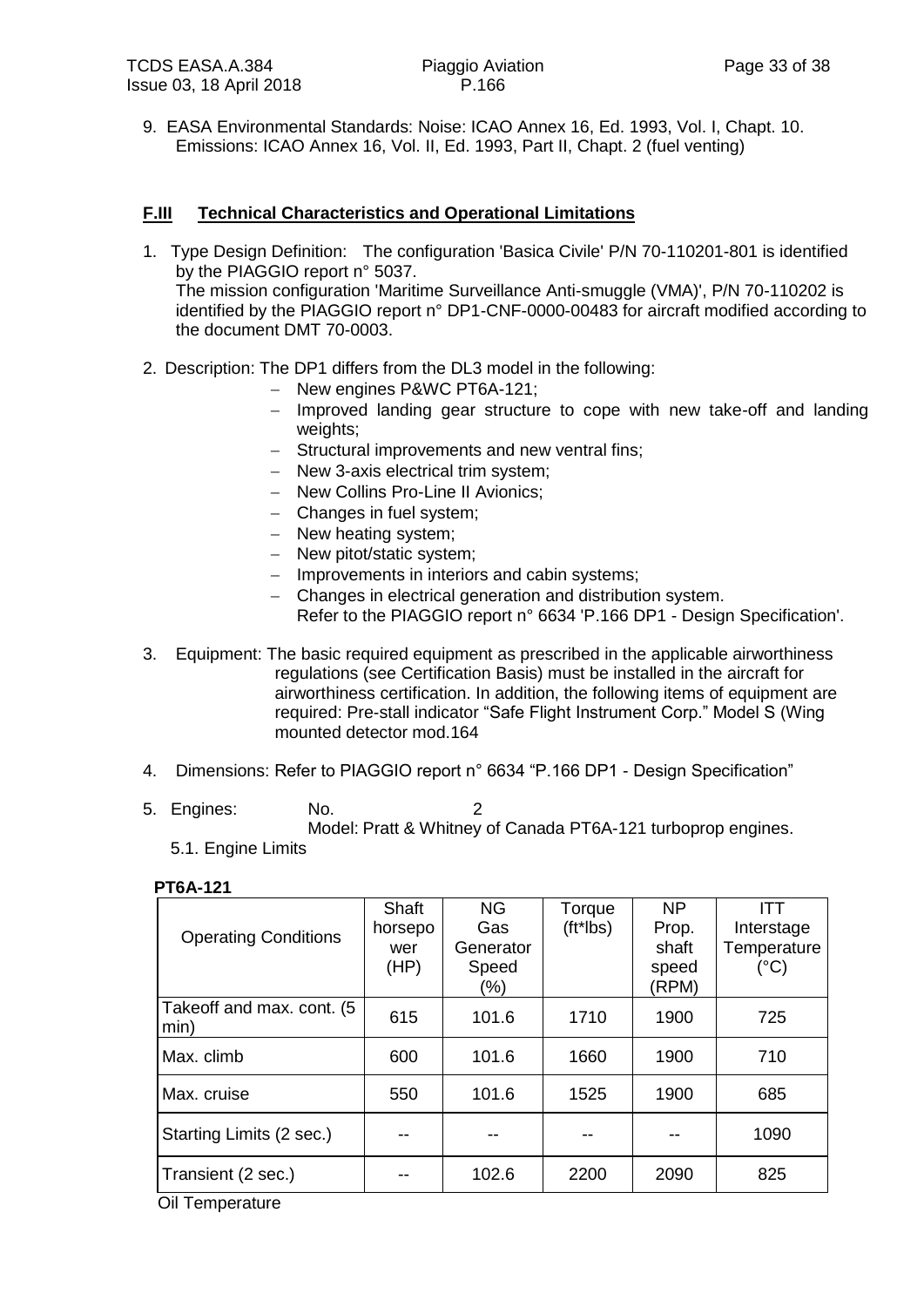| - Min for starting:            | $-40^{\circ}$ C (min.)                 |
|--------------------------------|----------------------------------------|
| - Lo Idle (Ground Idle):       | $-40^{\circ}$ C $\div$ 99 $^{\circ}$ C |
| - Takeoff and max. continuous: | $10^{\circ}$ C ÷ 99 °C                 |
| - Max.climb and cruise:        | $0^{\circ}$ C ÷ 99 $^{\circ}$ C        |
| - Transient:                   | $0^{\circ}$ C ÷ 99 $^{\circ}$ C        |
|                                |                                        |

#### 6. Propellers: No. 2

Model: Hartzell

HC-B3TN-3DL with blades LT 10282-9.5R, or LT 10282N-9.5R

Number of blades: 3

6.1. Sense of Rotation

Propellers rotate Clockwise in view of flight direction

6.2. Diameter Max: 236,2 cm (93 in) - Min 232 cm (91 in)

#### 6.3. Propeller Limits

Diameter: Max: 236,2 cm (93 in) - Min 232 cm (91 in) No further reduction of the minimum diameter is allowed. Nominal pitch angle at 76,2 cm (30 in) station. Max. 85,5° Min. 18° (mechanical stop) Reverse -11°

#### 7. Fluids:

7.1. Fuel

Jet A, Jet A-1, Jet B, JP 4, JP 8, as defined in the latest revision of Service Bulletin Pratt & Whitney Canada No. 12044, and the Limitations Sect. of Airplane Flight Manual has to be complied with.

The anti-ice blending additives reported by latest revision of Service Bulletin Pratt & Whitney Canada No. 12044, and the Limitations Sect. of Airplane Flight Manual has to be complied with.

7.2. Oil

Mobil JET OIL II, as per latest revision of Service Bulletin Pratt & Whitney Canada No. 12001.

Refer also to Limitations Sect. of Airplane Flight Manual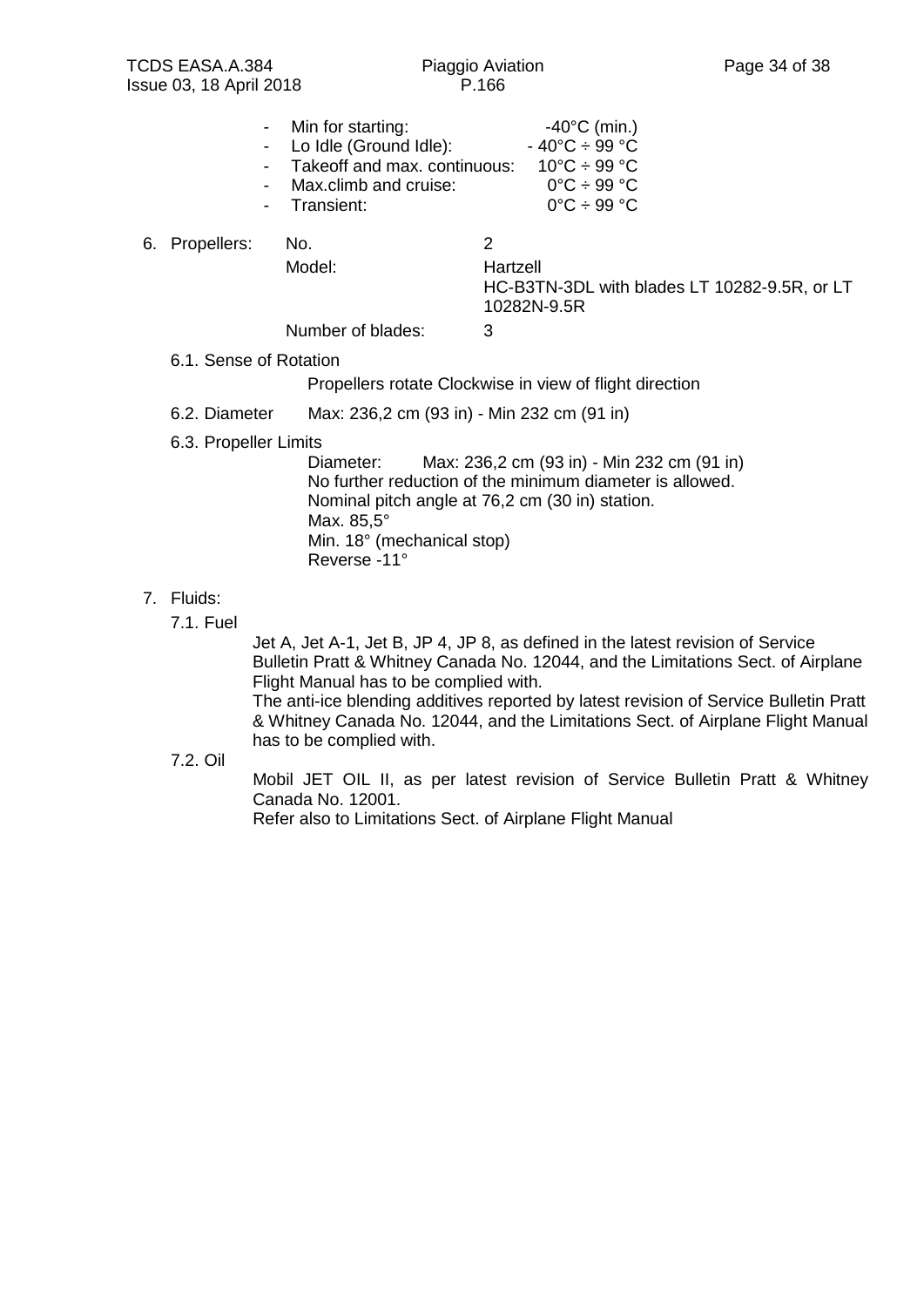8. Fluid capacities

#### 8.1. Fuel:

| Tank                | Capacity |            | Usable |            | Arm   |       |
|---------------------|----------|------------|--------|------------|-------|-------|
|                     | Lt       | US<br>Gal. | Lt     | US<br>Gal. | m     | in    |
| <b>Collector LH</b> | 116      | 30.6       | 112    | 29.6       | 5,502 | 216.6 |
| <b>Collector RH</b> | 116      | 30.6       | 112    | 29.6       | 5,502 | 216.6 |
| Wing LH             | 205      | 54.2       | 204    | 53.9       | 5,319 | 209.4 |
| Wing RH             | 205      | 54.2       | 204    | 53.9       | 5,319 | 209.4 |
| Tip LH              | 329      | 86.9       | 328    | 86.6       | 5,136 | 202.2 |
| <b>Tip RH</b>       | 329      | 86.9       | 328    | 86.6       | 5,136 | 202.2 |
| Auxiliary           | 125      | 33.0       | 120    | 31.7       | 7,336 | 288.8 |

Refer to Note 2 for unusable fuel data

8.2. Oil:

Total quantity: 9,58 Lt (2.53 US Gal) at 5,572 m (219.4 in). Refer to Note 2 for undrainable oil.

9. Air Speeds:

|                        |                                               | Version   |                    |
|------------------------|-----------------------------------------------|-----------|--------------------|
| SPEED (KCAS)           |                                               | 'Basico   | 'VMA'              |
|                        |                                               | Civile'   |                    |
| $V_{MO}$               | Maximum operating speed                       | 220       | 210                |
|                        |                                               |           |                    |
|                        |                                               | fino a    | fino a             |
|                        |                                               | 10.000 ft | 12500 ft           |
|                        |                                               | up to     | up to              |
|                        |                                               | 10.000 ft | 12500 ft           |
|                        |                                               |           |                    |
|                        |                                               |           | Above that the CAS |
|                        |                                               |           | decreases of 4 Kts |
|                        |                                               |           | every 1000 ft      |
| $V_A$                  | Max maneuvering speed at max take off<br>160  |           |                    |
|                        | weight                                        |           |                    |
| $V_{FE}$               | Max. flap extended speed, for all flap<br>140 |           |                    |
|                        | settings                                      |           |                    |
| $V_{FO}$               | Max. flap operating speed                     |           |                    |
|                        | take off setting                              |           | 140                |
|                        | landing setting                               |           | 122                |
| $V_{LE}$<br>and        | Max landing gear extended and operating       |           | 144                |
| $V_{LO}$               | speed                                         |           |                    |
| <b>V<sub>MCA</sub></b> | Minimum control speed                         |           |                    |
|                        | feathered propeller                           | 89        | 87                 |
|                        | (airplane with propeller autofeathering       |           |                    |
|                        | system)                                       |           |                    |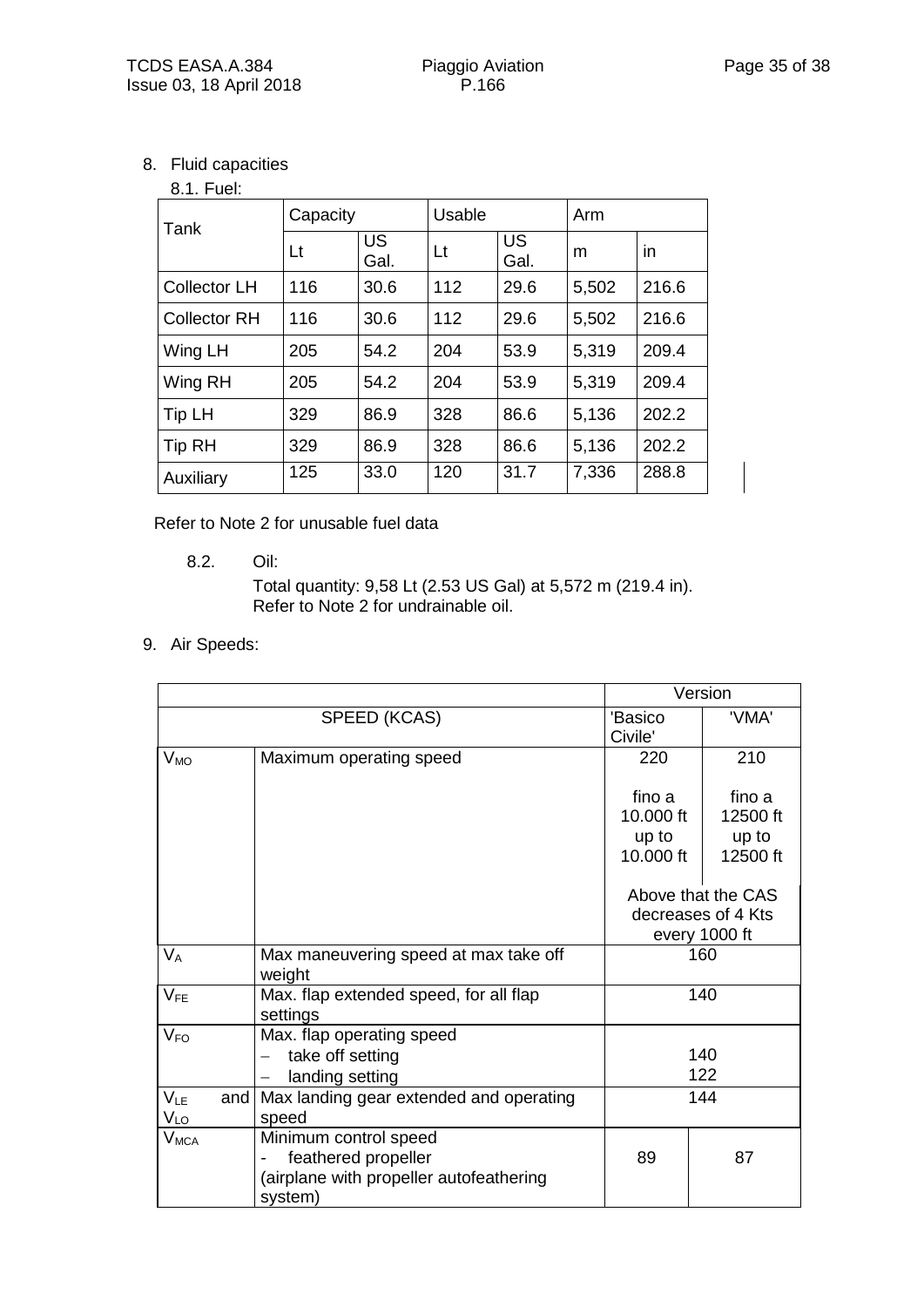- 10. Maximum Operating Altitude: 7315 m / 24000 ft
- 11. All-weather Capability:

The airplane is approved for operations as per the Airplane Flight Manual.

12. Maximum Weight:

| 4520 kg (9965 lbs) |
|--------------------|
| 4500 kg (9920 lbs) |
| 4275 kg (9425 lbs) |
| 3715 kg (8190 lbs) |
|                    |

13. Centre of Gravity Range:

Landing Gear extended C.G. range

| From                   | 10                                        | Weight   |
|------------------------|-------------------------------------------|----------|
| +4,750 m (187.0 in)    | $+4,844$ m (190.72 in) 4500 Kg (9920 lbs) |          |
| $+4,696$ m (184.9 in)  | +4,868 m (191.65 in)   4300 Kg (9480 lbs) |          |
| $+4,653$ m (183.17 in) | +4,927 m (193.97 in) 3800 Kg (8377 lbs)   |          |
| $+4,574$ m(180.08 in)  | +4,927 m (193.97 in) 3400 Kg (7495 lbs)   | and less |

Straight line variation between points given.

Empty Weight C.G. Range: None

- 14. Datum: 5,766 m (226.97 in) forward of centre line wing rear spar
- 15. Mean Aerodynamic Cord (MAC) 1,959 m (77.126 in)

16. Leveling Means: Reference points on passenger's seat rails. Longitudinal levelling marks are present on the fuselage LH side, at fuselage station 13,66 and 75,86. Transversal levelling marks are present at the wing-tip tank intersection, at the wing station 59,84. Level the airplane according to Airplane Flight Manual procedure.

- 17. Minimum Flight Crew: 1 Pilot
- 18. Maximum Passenger Seating Capacity

Max 5, flight crew (2 seats) excluded.

(Refer to Airplane Flight Manual for passengers and crew loading instructions and approved configurations).

19. Exit: No. Type

- Exits: No.4
	- 2 doors in the crew's cabin
	- 1 door in the passenger's cabin, LH side
	- 1 emergency exit in the passenger's cabin, RH side
- 20. Baggage / Cargo Compartments

Baggage/Cargo Compartments maximum weight 180 Kg (400 lb) at + 6,800 m (+ 271.0 in)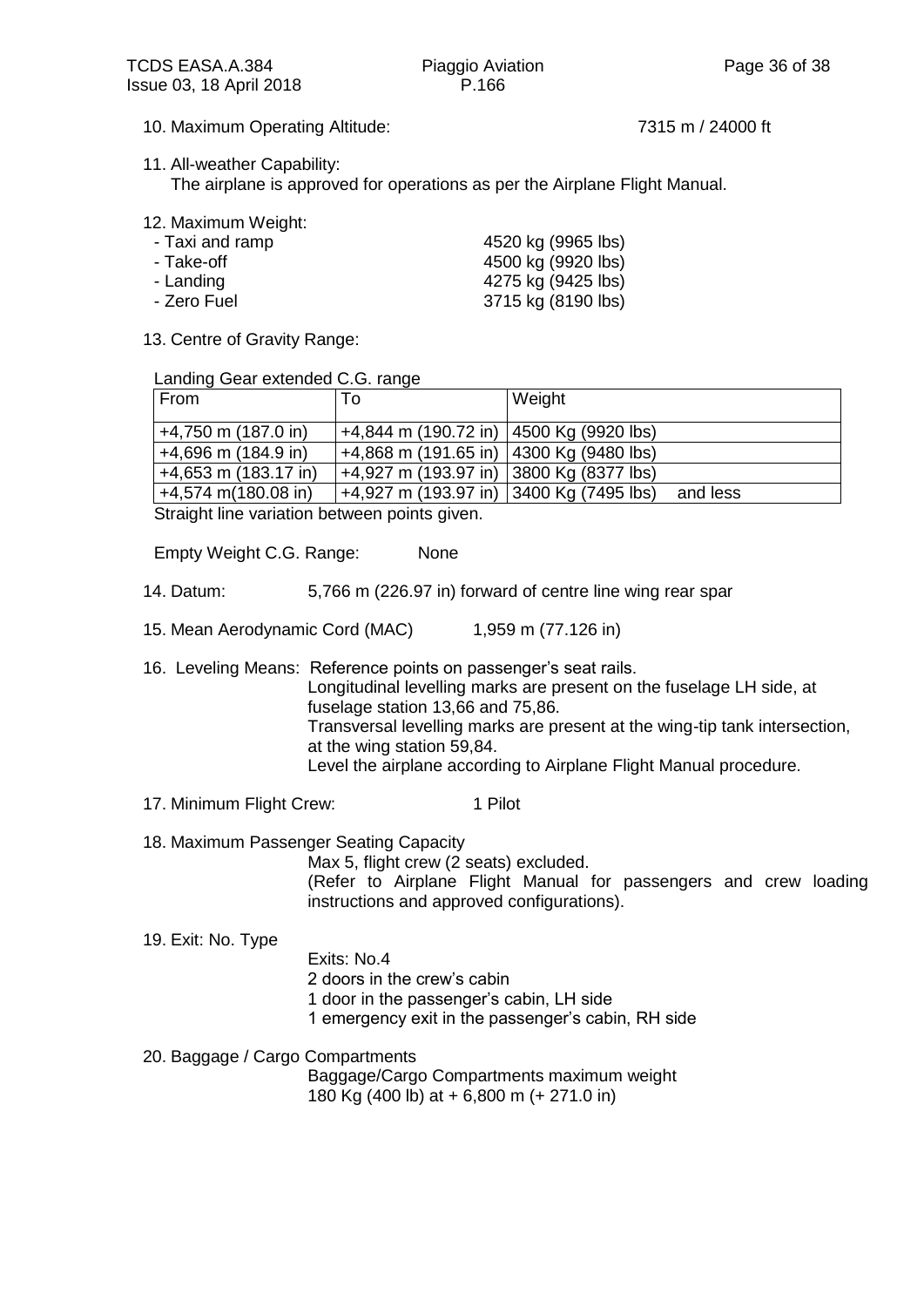- 21. Wheels and Tyres
	- 21.1. Wheels

Nose Landing Gear Wheel size: 6.00-6 Main Landing Gear Wheels size: 8.50-10

21.2. Tyres:

Nose Landing Gear Tyre Size: 6.00-6, 8 PR, tubeless Main Landing Gear Tyre Size: 8.50-10, 10 PR, tubeless

#### **F.IV Operating and Servicing Instructions**

1. Aircraft Flight Manual

PIAGGIO report n. 6637; RAI/ENAC approval: letter prot. 02/171672/SPA dated December 23, 2002 or later approved revisions;

2. Maintenance Manual:

PIAGGIO report n° 166-MAN-0200-05891 "Capitolo 04 Limitazioni di Aeronavigabilita' (Airworthiness Limitations) Rev. A0 or later approved revisions;

PIAGGIO report n° 166-MAN-0200-05892 "Capitolo 05 Scadenze ed Ispezioni (Inspections - Time Limits) - not EASA approved;

3. Structural Repair Manual (same as per DL3 Variant).

"P.166 DL3 Manuale delle Riparazioni Strutturali" – PIAGGIO Report n. 9093.

4. Service Letters/ Service Bulletins

none

#### **F.V Notes**

- 1. Applicable serial numbers for P.166 DP1: from s/n 604 to s/n 699, and from s/n 465 to s/n 603 when they are modified according to document DMT 70-0002. In "VMA" configuration from s/n 701 on, and from s/n 465 to s/n 603 when they are modified according to documents DMT 70-0002 and DMT 70-0003.
- 2. Current weight and balance data, loading information, and a list of equipment included in empty weight must be provided for each airplane at the time of original certification. Basic empty weight includes:

P.166DP1 Oil of lubricating system

8,62 Kg (19.0 lbs) at 5,572 m (219,4 in), with 0,78 (1.7 lbs) being undrainable

P.166DP1 Unusable fuel

- 6,42 Kg (14.1 lbs) at 5,502 m (216.6 in) (Collector LH +RH) 1,60 Kg (3.6 lbs) at 5,319 m (209.4 in) (Wing tanks LH +RH) 1,60 Kg (3.6 lbs) at 5,136 m (202.2 in) (Tip tanks LH +RH) 4,01 Kg (8.9 lbs) at 7,336 m (288.8 in) (Auxiliary tank).
- 3. The following placard must be displayed in clear view of the pilot: "QUESTO VELIVOLO DEVE ESSERE IMPIEGATO COME UN VELIVOLO DI CATEGORIA NORMALE IN CONFORMITA' CON LE LIMITAZIONI DEL MANUALE DI VOLO DEL VELIVOLO. NON SONO AMMESSE MANOVRE ACROBATICHE, COMPRESA LA VITE".